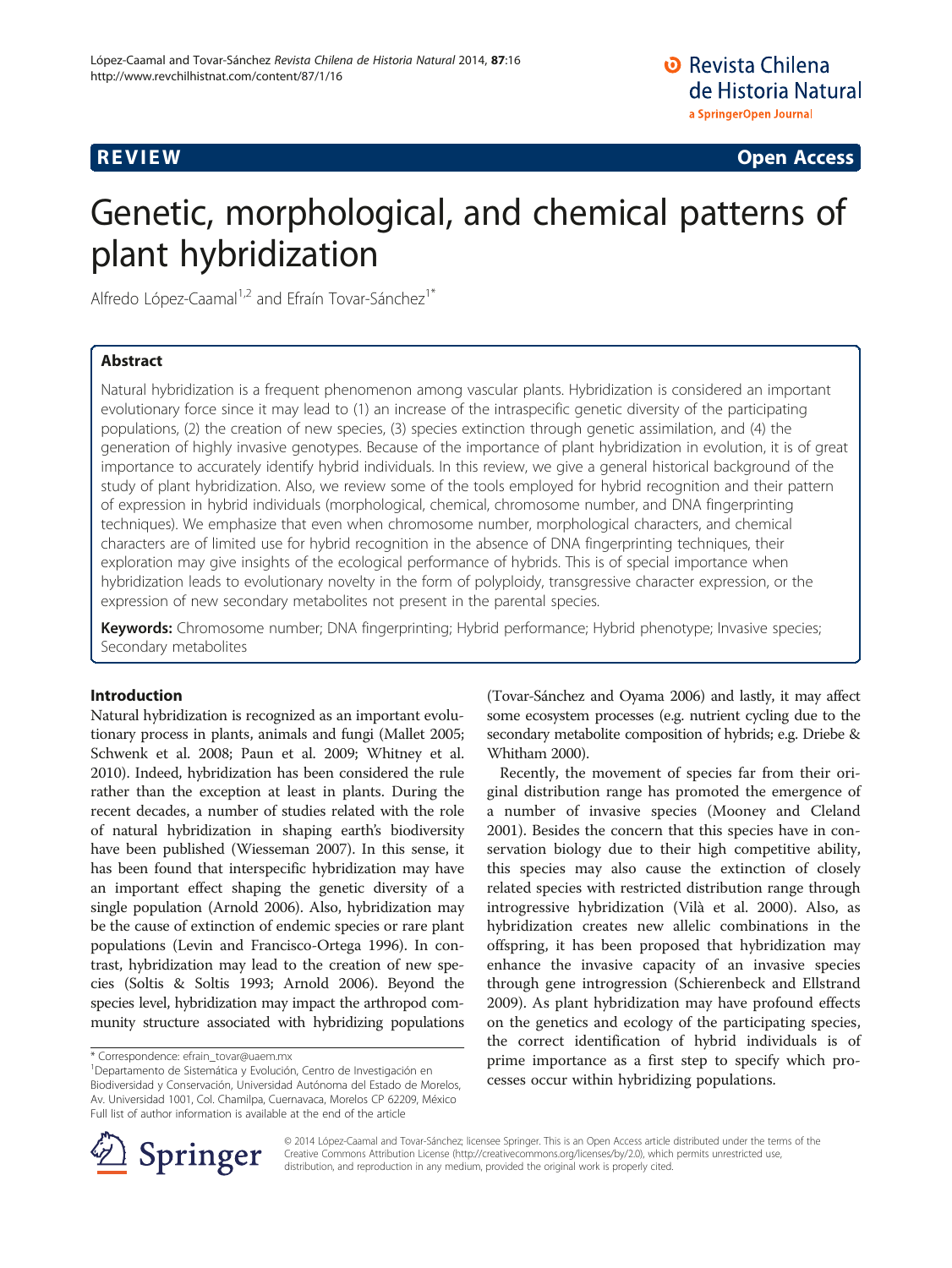In this review, we aim to give a brief historical background of the study of plant hybridization as well as show the principal outcomes for the involved populations and their hybrid offspring. Then, due to the importance of hybrid individual identification, we explore several of the tools (morphological, chemical, DNA based markers) that have been employed for this purpose. We discuss their advantages and limitations in the recognition of hybrid individuals as well as the pattern of expression of each marker in hybrids.

### Review

### Historical background of interspecific hybridization

Plant hybridization has been important to humans since the Neolithic era, when the domestication of plants and animals began (Zirkle [1935](#page-13-0)). However, the formal study of plant hybridization was retarded due to the lack of knowledge about plant sexuality. Although hybridization between some species certainly occurred during domestication, these events passed unnoticed as there was no knowledge of pollen function. However, some cultures noticed that staminate flowers should be in close proximity to pistillate flowers in order to produce fruits in dioecious plants (Roberts [1929](#page-13-0)). For example, Babylonians were aware that hand pollination was necessary for reproduction of dioecious palms, identifying 'male' and 'female' plants. However, they did not recognize sex in plants because they had not a clear idea of fertilization. Also, as Babylonians cultivated palms to harvest the edible fruit rather than the seeds, the breeding of new plants was merely a matter of chance and thus, sexual reproduction remained unknown (Roberts [1929](#page-13-0); Zirkle [1935](#page-13-0)).

Until the seventeenth century, the discussion about the existence of sex in plants was largely based on philosophical and moral discussions, with little experimental evidence. For example, Tabernaemontanus [\(1731\)](#page-13-0) and other authors observed that grains of different colors occurred on the same ear of maize. However, they did not understand the mixture of grains, ascribing it to the creation of God in order to astonish the botanists of the time (Zirkle [1934\)](#page-13-0). It was until 1694 that Camerarius proved experimentally that pollen is necessary for seed development, thus recognizing plant sexuality. Although he perceived the possibility of fertilizing a female plant with the pollen from another species, he never conducted hybridization experiments (Roberts [1929](#page-13-0)).

The first intentional hybrid produced is ascribed to Thomas Fairchild involving crosses between Dianthus spp. (Zirkle [1935](#page-13-0)). Although there is no record of the experiments by Fairchild himself, Bradley ([1717](#page-11-0)) summarizes these experiments, noting that the hybrids were alike a 'mule' since they yielded no seeds. Also, Linnaeus performed several experimental crosses between Tragopogon

species in 1759. He found that hybrids sometimes have intermediate morphologies between the parental species (Roberts [1929\)](#page-13-0). Additionally, Haartman also found that interspecific hybrids between Thalictrum sp. were intermediate regarding the number of stamens and pistils (Haartman [1764\)](#page-12-0). So, by the mid of the eighteenth century, although poorly understood, plant hybridization was known as a phenomenon that could yield sterile plants with intermediate phenotypes.

However, it was Kölreuter who began with the systematic study of plant hybridization. This author performed crosses between Nicotiana paniculata and N. rustica (Kölreuter [1761](#page-12-0)). As a result from these crosses, he made important conclusions about plant hybridization. First, he observed that first generation (F1) hybrids usually exhibit pollen malfunction, describing them as 'botanical mules'. Second, Kölreuter made an important observation regarding ecological factors in the formation of hybrid individuals. He noted that hybrids were likely to occur when two closely related allopatric species are brought into sympatry by means of anthropogenic disturbance; resulting in hybrids with morphological intermediacy. When the hybrids obtained by Kölreuter were backcrossed with the parental species, the phenotype of the latters was recovered. He considered that hybrid sterility and the reversion to the parental phenotypes were a mean by which the preexisting harmony of nature could be conserved, considering hybrids as 'unnatural procreations' (Kölreuter [1761](#page-12-0)). Thus, he considered that hybridization was an ephemeral phenomenon with little importance, reinforcing the ideas of special creation of species prevailing at that time (Roberts [1929\)](#page-13-0). By this time, all hybridization experiments were conducted by hand pollination. However, Kölreuter also noted that insect pollination occurred in a number of plants including the genus Iris, Nicotiana, Oenothera among others. Later, Sprengel [\(1793](#page-13-0)) described in great detail insect pollination in plants. Also, Sprengel found that the maturation of stamens and pistils within a same flower could exhibit temporal isolation. With this evidence, he suggested that these were mechanisms that maximize cross fertilization in plants, also noting that hybridization between different species pair could occur through insect pollination. Sprengel's work was influential to several authors such as Darwin [\(1859](#page-11-0)).

At the beginnings of nineteenth century, hybridization was largely used as a source of variation for plants of agronomical or ornamental importance. However, at this time, hybridization was mainly seen as a way to prove if two different plants deserve the species status (Roberts [1929](#page-13-0)). When plants of two presumably different species were crossed and fertile offspring was produced, then the two parental individuals were considered as varieties of a single species. On the contrary, if two plants were intercrossed and the resulting hybrid was sterile, the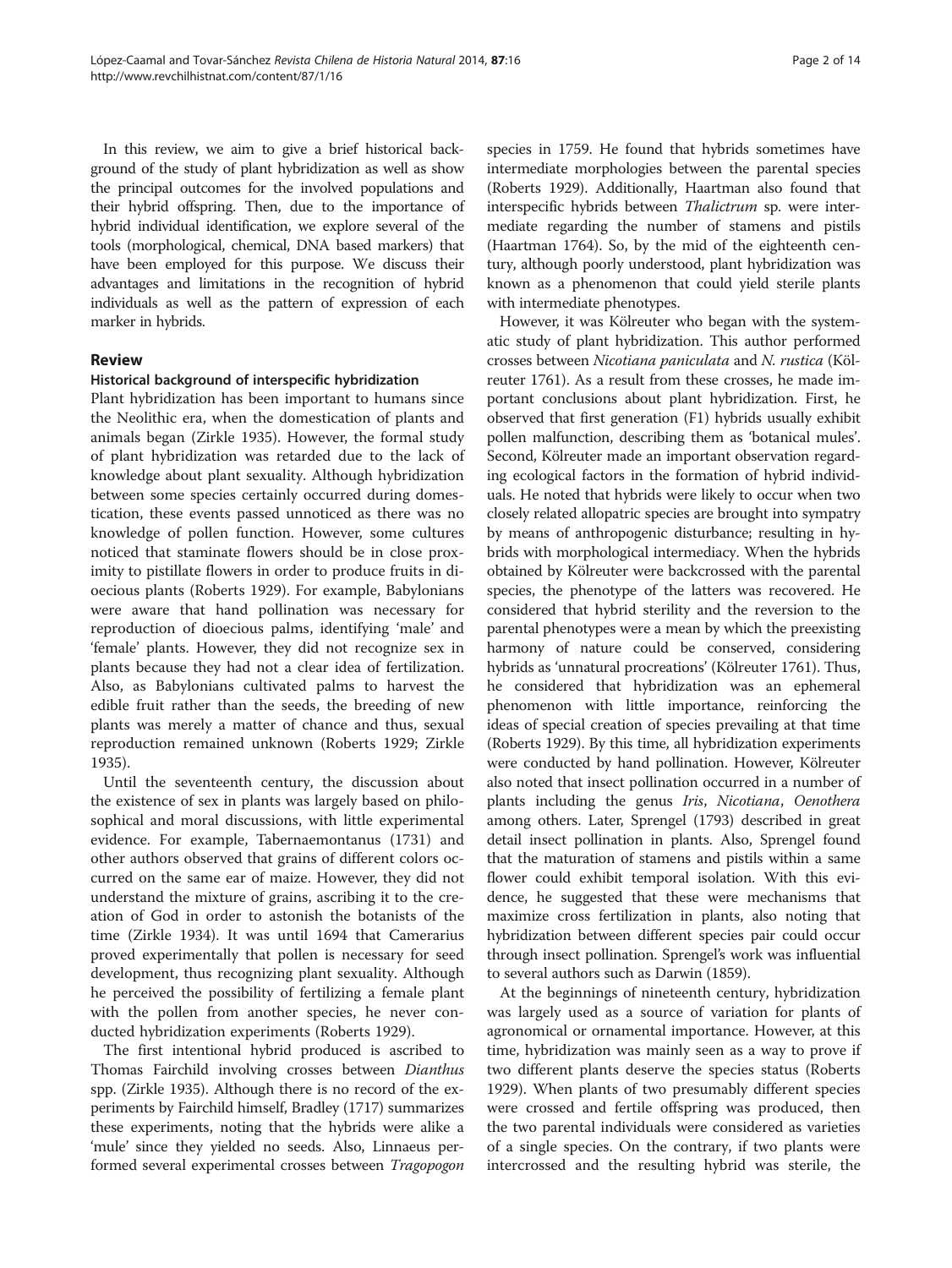plants were considered as belonging to different species (e.g. Godron [1863](#page-11-0)). Most of the naturalists of the  $19<sup>th</sup>$ century considered sterility as a criterion for species status and hybrids were considered sterile by definition. This view was challenged by Hebert [\(1847\)](#page-12-0) as he recognized that a continuum between species and varieties exists, with no discrete limits among them.

Following Hebert ideas, Naudin ([1863](#page-12-0)) carried out interspecific crosses between Datura laevis and Datura stramonium. He observed that almost all hybrids were fertile, allowing him to grow further hybrid generations beyond F1. Naudin described the hybrids between Datura species as morphologically variable, exhibiting a 'disordered variation'. Sometimes they were morphologically intermediate and others they exhibited morphologies similar to either parental species. He also noted that F1 hybrids were always morphologically intermediate and were very similar among themselves, while later generation hybrids exhibited great variation. Other authors such as von Gärtner ([1827](#page-11-0)), Knight ([1799\)](#page-12-0) and Nägeli ([1865](#page-12-0)) also noticed this pattern. However, although they made similar inferences about character segregation described in 1865 by Mendel, they lack a mechanism to explain such variation. A very important finding in plant hybridization is the work by Mendel (1865). Despite of its importance, Mendel's paper was published in an obscure journal and thus, it passed unnoticed to the scientific community. However, the rediscovery of Mendel work by de Vries [\(1900\)](#page-11-0), Correns ([1900](#page-11-0)) and Tschermak [\(1900](#page-13-0)) set the foundation for modern plant genetics.

A couple years after the rediscovery of Mendel's laws, Sutton [\(1902\)](#page-13-0) identified individual chromosomes in cells of Brachystola magna undergoing meiosis. He also noticed that the number of chromosomes was consistent in cells of a certain species, but the number of chromosomes varied among organisms. However, the most important discovery made by Sutton was that chromosomes were stable elements that pass from generation to generation, identifying the chromosomes as the genetic material responsible for Mendelian inheritance. This observations lead Sutton formulate the Chromosomal Theory of Inheritance, which provided the mechanism underlying Mendel's laws (Sutton [1902](#page-13-0), [1903](#page-13-0)).

Once the mechanism of segregation of characters was discovered, plant hybridization became a very important mean to obtain new crop varieties. However, the evolutionary importance of hybridization was scarcely discussed. At the beginnings of the  $20<sup>th</sup>$  century, there were important discoveries that suggested the role of hybridization in evolution. Wingë [\(1917\)](#page-13-0) showed through theoretical studies that new and stable species could arise by the duplication of the chromosome number of a hybrid individual (i.e., allopolyploidy). Nowadays, hybrid speciation through allopolyploidy is considered a prominent process within flowering plants (Soltis and Soltis [1993](#page-13-0)). Later, Müntzing [\(1930](#page-12-0)) proposed a second mechanism in which hybridization may produce new and stable species. Müntzing proposed that later generation hybrids may, by chance, lead to new combinations of alleles due to chromosome rearrangements producing populations that are homozygous for a unique combination of chromosome sterility factors (Müntzing [1930](#page-12-0); Rieseberg [1997](#page-12-0)).

Also in the  $20<sup>th</sup>$  century, Anderson and his colleagues emphasized on the creative role of plant hybridization in evolution (Anderson [1949\)](#page-11-0). Anderson suggested that, in natural conditions, hybrids may backcross toward their parental species, thus increasing the genetic diversity of the participating populations and contributing to adaptive evolution. Hybridization by this time was considered as a very frequent phenomenon in flowering plants (Stebbins [1959\)](#page-13-0). In the last decades, the high number of molecular markers used to document hybridization have permitted to confirm several of the hypothesis proposed by Anderson. However, it has been also demonstrated that hybridization may have other consequences for the participating populations and their offspring (see further section).

# Hybridization, species concept, and phylogeny reconstruction

As shown in the above section, several of the early investigators used hybridization as a way to prove or deny the species status of two supposedly different plant species. This criterion shows the difficulty in species' definition. This everlasting debate is exacerbated by genetic exchange (i.e., hybridization) between two different species. Although a discussion of the species concept is beyond the scope of this review, interspecific hybridization necessarily requires a consideration of species concept.

The biological species concept is one of the most widely used (Mayr [1942\)](#page-12-0). This concept considers that species are a group of potentially or actually interbreeding organisms, emphasizing that the development of reproductive barriers is the main process by which species are defined (Mayr [1942, 1963](#page-12-0)). Mayr considered that hybrid zones were always stable resulting from a secondary contact. If the hybrids within this hybrid zones were fertile, then he considered that the two species should be considered subspecies. Alternatively, Mayr considered that hybrids always are sterile exhibiting a lower fitness and even when backcrosses may occur, they were considered unfit genotypes that were discarded by natural selection. Thus, hybridizing populations were seen as an intermediate step of speciation (Dobzhansky [1940](#page-11-0), [1970\)](#page-11-0). The study of hybrid zones were important in order to clarify the steps in speciation that yield to complete reproductive isolation between taxa (i.e., reinforcement). Although reinforcement is an important consequence of natural hybridization, it is not the only one; hybrid speciation,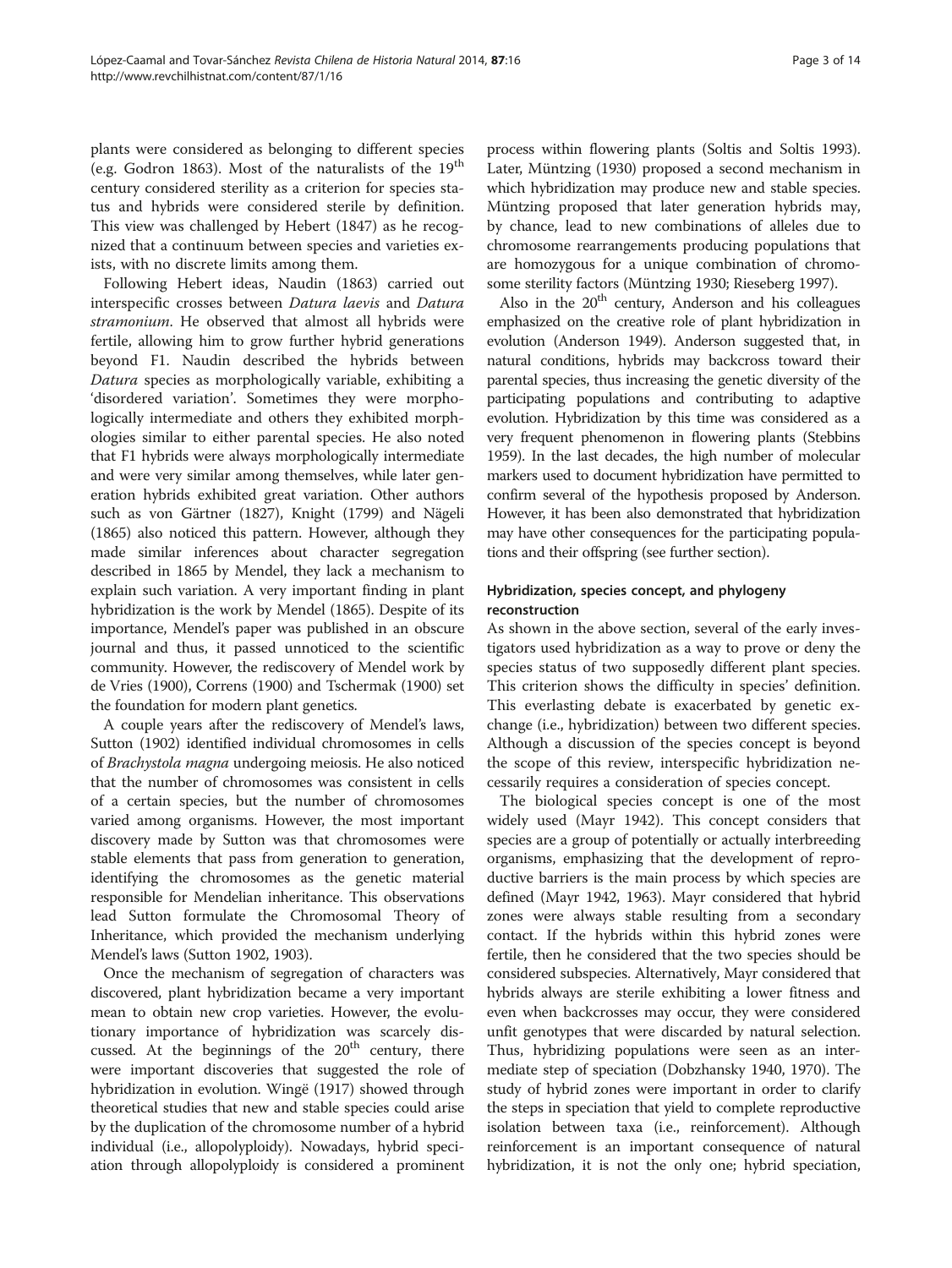introgression and genetic assimilation may also occur. So, how can we recognize these consequences and still consider the participating taxa as different species?

One way to achieve this is by relaxing the definition of hybridization itself. Hybridization is commonly considered as the cross fertilization between individuals of different species. However, a broader definition considers hybridization as the cross fertilization of individuals from populations that are distinguishable on the basis of one or more heritable characters (Harrison [1990;](#page-12-0) Arnold [1997](#page-11-0)). In the same sense, introgression is typically considered as the movement of genes between species through repeated backcrossing. A broader definition of introgression involves the movement of genes between genetically distinguishable populations (Rieseberg and Carney [1998](#page-12-0)). These definitions of hybridization and introgression have the advantage of not relying upon any species concept. Thus, under this definition hybridization may occur between species, subspecies or between differentiated populations of a single species.

Another way to recognize hybridizing taxa as species is relying upon the cohesion species concept as described by Templeton ([1989\)](#page-13-0). This concept arose in order to overcome the limitations of the biological species concept to recognize asexual organisms as well as those involved in syngameons. Under this concept, a species is defined as 'the most inclusive group of organisms having the potential for genetic and/or demographic exchangeability' (Templeton [1989\)](#page-13-0). This definition includes the ecological and genetic characteristic of the species, which gives as a result a cohesive group. The genetic characteristics that this concept takes into account include, of course, hybridization and genetic exchange between divergent lineages. Also, this concept does not consider hybridizing taxa as a subspecific taxa. This concept takes into account hybridization as part of the evolutionary history of a certain taxon (Templeton [1989](#page-13-0)).

We may also recognize hybridizing species when relaxing the biological species concept. In this regard, Rieseberg and Carney ([1998\)](#page-12-0) define a biological species as "groups of interbreeding populations that are 'genetically isolated' rather than 'reproductively isolated' from other such groups". According to the authors, this definition allows the recognition of hybridizing taxa as different species. The authors consider that most hybrid zones act as a barrier to genetic exchange among species, thus each species will preserve its genetic integrity, permitting their differentiation by genetic means (Rieseberg and Carney [1998\)](#page-12-0).

Besides the problem of the species concept that should be employed to define hybridizing taxa, the genetic exchange between differentiated species may also pose a problem in systematics during the phylogeny reconstruction of a certain lineage (Arnold [2006](#page-11-0)). In this sense, there are two approaches when including hybrids in phylogeny reconstruction. The first of these approaches

employ explicitly the phylogeny reconstruction as a tool for detecting hybridization or as a tool to prove the hybrid origin of a species (van Ramsdonk et al. [2000](#page-13-0); Koontz et al. [2004;](#page-12-0) Soltis et al. [2008\)](#page-13-0). Also, hybridization could be suggested to occur between a species pair when an incongruence in the topology of the phylogenies derived from different data sets occur (nuclear vs. cytoplasmic markers; Rieseberg and Soltis [1991;](#page-12-0) Pelser et al. [2010](#page-12-0)). However it is emphasized that phylogeny incongruence may be the result of processes other than hybridization such as incomplete lineage sorting (Comes and Abbott 2001; Pelser et al. [2010\)](#page-12-0). Despite this difficulty, in these studies there is an a priori knowledge of hybrid taxa or putative hybrid individuals.

The second approach, deals with the real problem when including hybrids in a phylogeny. In this case, there is no a priori knowledge of the inclusion of hybrids in the analysis. It has been proposed that the inclusion of hybrids may impact importantly the topology of the phylogeny, distorting the hypothesized relationships between nonhybrid taxa (Rieseberg et al. [1995](#page-12-0)). However, under certain conditions, this is not necessarily the case. For instance, McDade ([1990](#page-12-0), [1992](#page-12-0)) tested the impact of the inclusion of F1 hybrids of several species of Aphelandra in the topology of phylogenies employing morphological data. He concluded that the inclusion of hybrids between closely related species do not alter the topology of the phylogeny, while the inclusion of hybrids between distantly related species within the genus have a very important impact in the topology of the phylogeny and distort the relationships between non hybrid-taxa (McDade [1990, 1992](#page-12-0)). Also, she found that hybrids are usually grouped in a clade where one of the parental species occurs, but rarely with both (McDade [1992](#page-12-0)). In a similar fashion, Soltis et al. [\(2008](#page-13-0)), evaluated the impact of the inclusion of hybrid's polymorphic sequences of ribosomal DNA (rDNA) spacers in the topology of phylogenies of Tragopogon, Glycine and Rubus. In general the authors found that the inclusion of hybrids do not disrupt the overall topology of the phylogenies, conserving the relationships between non-hybrid taxa. However, McDade ([1992\)](#page-12-0) and Soltis et al. [\(2008](#page-13-0)) outline that cladistics analysis based on rDNA spacers and morphology may be an unreliable method to distinguish between hybrid and non-hybrid taxa, making necessary the use of additional data to unveil the phylogeny of a group. Therefore, the authors suggest that hybridization may be a source of error during cladistic analysis (McDade [1992](#page-12-0); Soltis et al. [2008\)](#page-13-0).

# Outcomes of plant hybridization

Natural hybridization is nowadays recognized as a frequent phenomenon among vascular plants. Whitney et al. ([2010](#page-13-0)) studied the frequency and patterns of interspecific hybridization across eight floras. The authors found that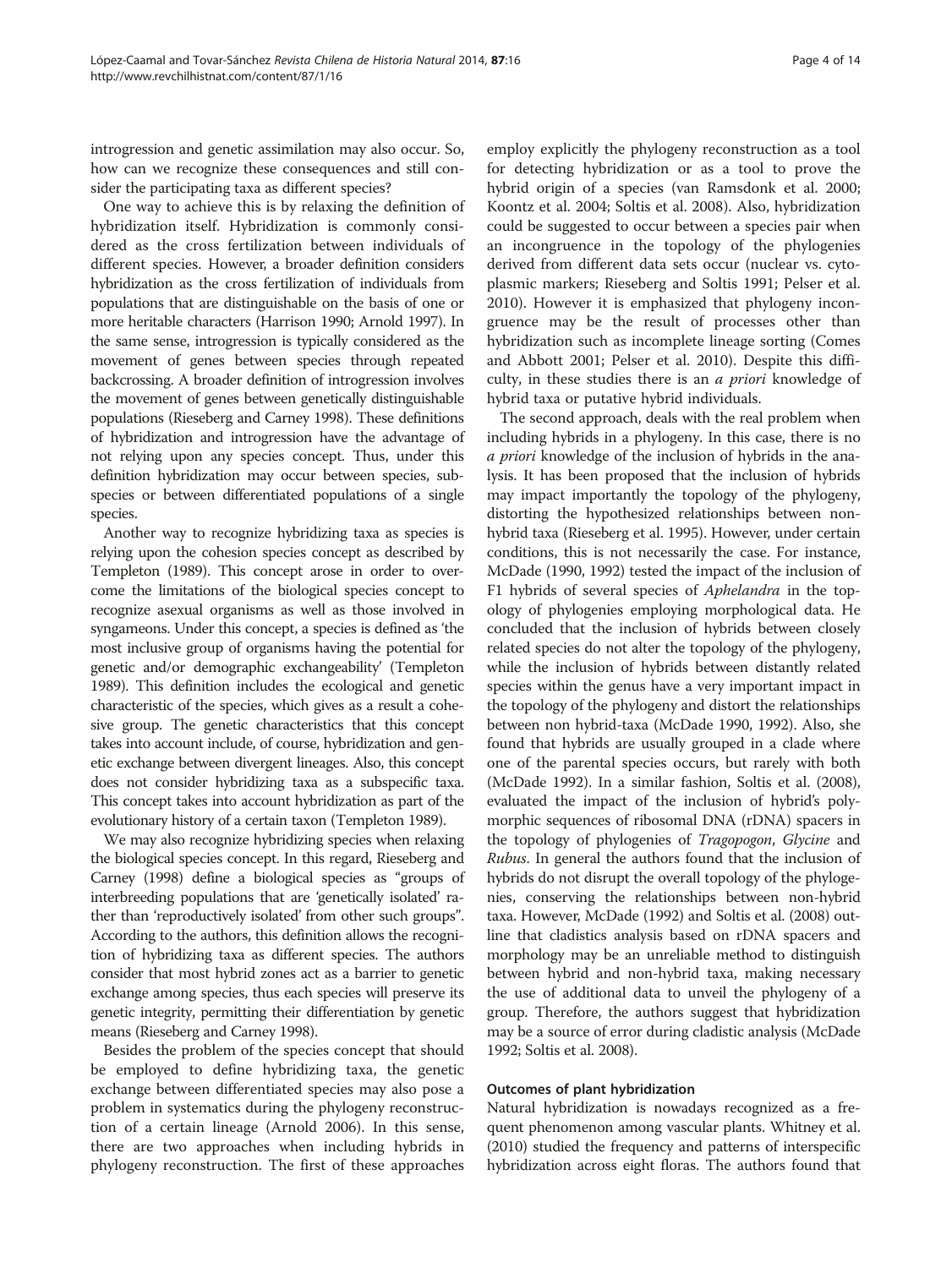40.4% of the families and 16.2% of the genera studied reported at least one hybrid. However, the consequences of these hybridization events may have a variety of consequences for the hybridizing taxa and their hybrids. These consequences depend on the environmental conditions (i.e., degree of disturbance), the local abundance of the parental species and the genetic structure of the participating species (Levin and Francisco-Ortega [1996;](#page-12-0) Rhymer and Simberloff [1996](#page-12-0); Arnold [2006](#page-11-0)). A remarkable consequence of plant hybridization is the high frequency of hybrid species reported (Rieseberg [1997\)](#page-12-0). It has been suggested that up to 11% of flowering plants may be directly the result of hybridization events owing to the high levels of polyploidy found in angiosperms (Arnold [2006\)](#page-11-0). Also, there are several studies that report the occurrence of speciation via hybridization in which the newly formed species shows the same ploidy of the parental species (Rieseberg [1997\)](#page-12-0).

However, in several studies it has been found that although hybridization may occur between a species pair, the resulting first generation hybrids (F1) exhibit a low reproductive success measured as pollen fertility (e.g. Campbell et al. [2003](#page-11-0)), leading to 'botanical mules' (sensu Kölreuter). The production of these unfit F1 has been proposed as a mechanism of reinforcement of the reproductive barriers between the participating species due to selection against hybrid genotypes (Marshall et al. [2002](#page-12-0)). However, in most cases, the fitness of hybrid individuals appears to be dependent on the environment in which they establish. In this sense, a number of studies (Levin and Francisco-Ortega [1996](#page-12-0); Lamont et al. [2003;](#page-12-0) Lihová et al. [2007](#page-12-0); Tucker & Behm [2011](#page-13-0)) have reported a high occurrence of hybrids in environments with a high degree of disturbance (along roadsides, crops, sites with recent volcanic activity, etc.). The role of disturbance in plant hybridization is twofold:

- 1. A major isolating mechanism between potentially hybridizing species is a divergence in the habitat preferences between species (Arnold [2006\)](#page-11-0). Disturbance usually breaks down this isolating mechanism by creating environments where both species can establish and reproduce.
- 2. Once hybridizing species meet, hybrid genotypes may be produced in the absence of other isolating mechanisms (i.e. incompatibility). In this disturbed environments, certain hybrid genotypes may exhibit a similar or higher fitness than both parental species (Mallet [2005](#page-12-0)). Thus, it has been considered that disturbance is a prerequisite to the formation of hybrid zones (e.g. Rieseberg and Gerber [1995](#page-12-0)).

Once F1 individuals are formed, they may act as a bridge whereby alleles may cross from one species to

another through repeated backcrossing with the parental species (i.e., introgression). If the rate of backcrossing is limited and the abundance of the parental species is similar, introgression may lead to an increase of the intraspecific genetic diversity of the parental species, which may enable them to colonize new areas (e.g., Caraway et al. [2001\)](#page-11-0). However, when the abundance of the parental species differ considerably, the introgression towards the less abundant species may lead to the loss of its genetic integrity, leading to its extinction through the process known as 'genetic assimilation' (Levin and Francisco-Ortega [1996](#page-12-0); Meyerson et al. [2010\)](#page-12-0). In this regard, the introduction of species far from its native range has resulted in the formation of invasive species (Vilà et al. [2000;](#page-13-0) Petit et al. [2004](#page-12-0); Schierenbeck and Ellstrand [2009](#page-13-0)). In addition to the threat of invasive species to local biodiversity due to their high competitivity, they may also pose a serious threat to endemic or rare populations of species by means of genetic assimilation, especially in environments with a high degree of disturbance. Also, it has been proposed that hybridization may enhance the invasive behavior of certain species, leading to highly competitive genotypes with increased invasive behavior (Schierenbeck and Ellstrand [2009\)](#page-13-0). As shown above, natural hybridization may have a number of consequences that may affect either positively (e.g., increased allele diversity, speciation) as well as negatively (e.g., extinction through genetic assimilation, increased invasiveness of certain genotypes) the genetic diversity of a taxon or the species composition of a certain community. Thus, as a first step in the study of this processes, it is of chief importance to make a correct identification of hybrid individuals. In the following sections, we discuss the morphological, chemical and DNA based markers used for hybrid identification.

# Morphological character expression in hybrids

Traditionally, taxonomist rely upon intermediate morphology of hybrids compared to their parental species for their identification. An intermediate morphology was an intuitively assumed characteristic of hybrids as these characters were supposed to be in polygenic control with simple additive effects (Rieseberg et al. [2007](#page-13-0)). In fact, most of the methodologies employed in the past century were designed to detect this intermediate morphology. Within these methodologies, Anderson [\(1949\)](#page-11-0) and other influential authors employed methods such as pictoralized scatter diagrams (Anderson [1949\)](#page-11-0), multivariate analysis such as principal component analysis (Wagner [1969](#page-13-0)) and the character count procedure (Wilson [1992\)](#page-13-0). All the authors suggest that these methodologies should be employed with a large data set with as much morphological characters as possible (Anderson [1949;](#page-11-0) Wilson [1992](#page-13-0)). Also, it was supposed that the correlation between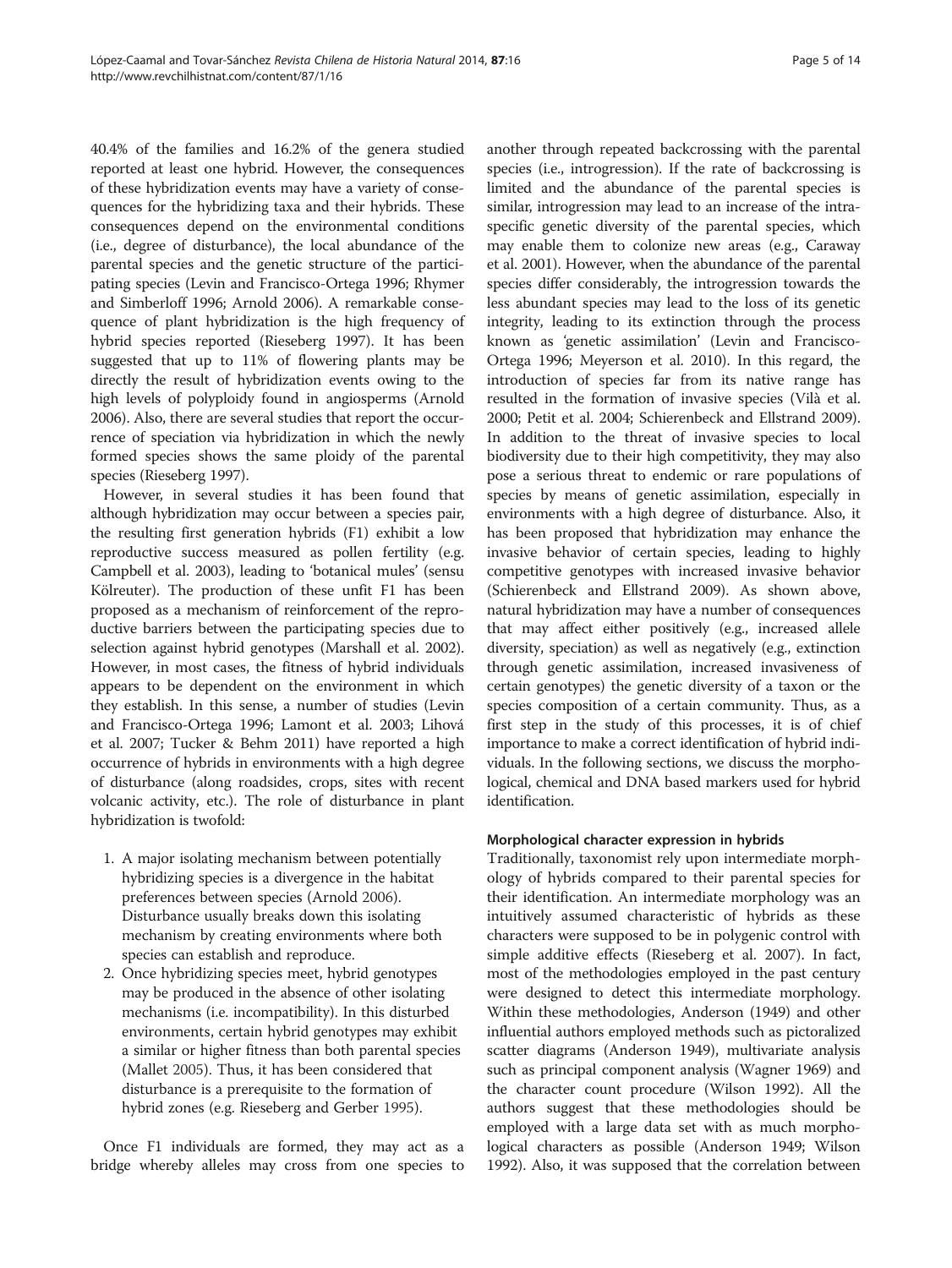the morphological characters in the parental individuals will be conserved in hybrid individuals. This 'character coherence' of morphological traits, was considered a diagnostic feature of hybrid individuals (Anderson [1949](#page-11-0)). However, when morphological intermediacy or character coherence were lacking in hybrid individuals, it was rarely discussed.

Later, it was recognized that morphological character intermediacy is a poor predictor of hybrid ancestry by several reasons:

- 1. Morphological characters are usually correlated. Thus, the number of available characters is much reduced.
- 2. As any other phenotypic character, the morphological expression in hybrids is highly dependent on the environment. In this sense, the same genotype may exhibit a wide array of morphologies (intermediate or not) if grown in different conditions.
- 3. Also, morphological intermediacy may be originated by processes other than hybridization. For example, some individuals of closely related species may exhibit morphological intermediacy if these species retain plesiomorphic character states of their ancestral population, conducing to an erroneous interpretation of hybridization (Rieseberg [1995](#page-12-0); Judd et al. [2002](#page-12-0); Arnold [2006\)](#page-11-0).

Also, from the genetic point of view there are also explanations from a deviation of morphological intermediacy. In a revision of 46 studies exploring morphological character expression in hybrids, Rieseberg and Ellstrand ([1993](#page-12-0)) pointed out that F1 hybrids expressed 44.6% of intermediate characters, while 45.2% of the characters in hybrids were similar to either parental species. Lastly, 10.2% of the characters showed values beyond the range of the parental species (transgressive characters). The high frequency of parental values in hybrids may be the result of only one ore few loci having a dominant (rather than codominant) effect on a certain morphological character in hybrids. However, the most outstanding result is the presence of ca. 10% of transgressive character in F1 individuals (Rieseberg and Ellstrand [1993\)](#page-12-0). In advanced hybrid generations (F2,

backcrosses) the percentage of transgressive characters was ca. 30%. The occurrence of the transgressive characters have been ascribed to an increased mutation rate in hybrids, the complementary action of new allele combinations in hybrids, reduced developmental stability, epistatic effects, heterosis, among others (Grant [1975](#page-11-0); Voigt and Tischler [1994](#page-13-0); Rieseberg et al. [1999;](#page-12-0) Bell and Travis [2005\)](#page-11-0). As several of this explanations are not genetically inherited traits (epsitasis, heterosis, developmental instability), they account for a small fraction of the variation. So, it is assumed by a number of authors that transgressive character expression is the result of a complementary action of genes (Rieseberg et al. [2003;](#page-13-0) Bell and Travis [2005;](#page-11-0) Stelkens and Seehausen [2009](#page-13-0)).

Complementary gene action assumes that the parental species have fixed alleles with opposing effects within the hybrid (Rieseberg et al. [1999](#page-12-0)). This is, transgressive character expression in hybrids results comes from loci interactions between alleles having opposing effects on phenotypes within each parental species but have reinforcing effects (i.e., complementation) in hybrids (Bell and Travis [2005;](#page-11-0) Table 1). This model of transgressive character inheritance explains the larger amount of transgression found in later generation hybrids compared to F1 hybrids, where intermediate character expression is more frequent due to an additive effect of the parental loci (Table 1).

The frequency of transgressive character expression in hybrids seems to be the rule in plants. From a survey of 113 studies reporting hybrid phenotypic values, Rieseberg et al. [\(1999\)](#page-12-0) found that only three of these failed to report at least one transgressive character. Also, of 579 morphological traits measured in these 113 studies, 58% exhibited transgressive values. Due to this unpredictable morphological expression in hybrids, some authors have considered that these are of limited value in detecting hybridization (Rieseberg and Ellstrand [1993;](#page-12-0) Hardig et al. [2000](#page-12-0), Arnold [2006\)](#page-11-0), and additional markers should be employed to make robust hypothesis of hybridization.

### Secondary metabolite expression in hybrids

Given that morphological markers are of limited importance as tools for hybrid recognition, other markers have

|             | Table 1 Hypothetical case of transgressive segregation of a quantitative morphological trait due complementary |  |  |
|-------------|----------------------------------------------------------------------------------------------------------------|--|--|
| gene action |                                                                                                                |  |  |

| Locus                | Phenotypic value |                  |          |                          |          |  |  |
|----------------------|------------------|------------------|----------|--------------------------|----------|--|--|
|                      | <b>Species A</b> | <b>Species B</b> | F1       | Transgressive F2 hybrids |          |  |  |
|                      | $+1, +1$         | $-1, -1$         | $+1, -1$ | $+1, +1$                 | $-1, -1$ |  |  |
| $\overline{2}$       | $+1, +1$         | $-1, -1$         | $+1, -1$ | $+1, +1$                 | $-1, -1$ |  |  |
| $\mathbf{3}$         | $-1, -1$         | $+1, +1$         | $+1, -1$ | $+1, +1$                 | $-1, -1$ |  |  |
| 4                    | $-1, -1$         | $+1, +1$         | $+1, -1$ | $+1, +1$                 | $-1, -1$ |  |  |
| Net phenotypic value |                  | $\Omega$         | 0        | $+8$                     | $-8$     |  |  |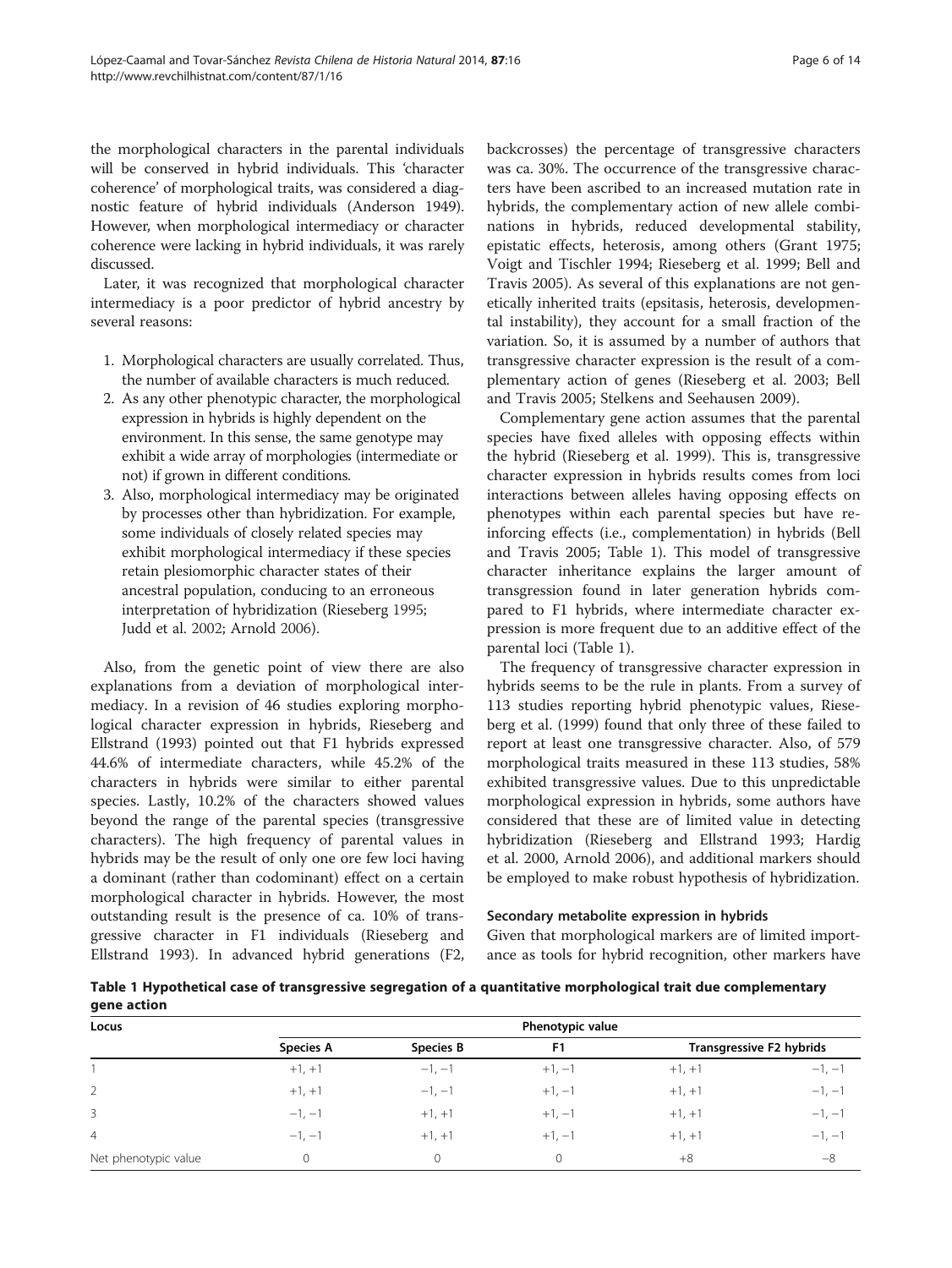been historically employed for this purpose. Among these, the secondary metabolite composition of hybrids was considered as a more reliable tool. In the mid 1950's and until 1980, the use of this markers was thoroughly employed in phylogenetic and in taxonomic studies of several species (La Duke [1982](#page-12-0); Rieseberg and Ellstrand [1993](#page-12-0)). Zobel [\(1951\)](#page-13-0) was the first to apply the secondary chemistry in hybrid recognition. However it was with the studies of Alston and Turner [\(1962\)](#page-11-0) that this approach was widely recognized.

The secondary metabolite composition in hybrids was thought to be a reliable tool for hybrid identification because it was supposed that they had a simple inheritance mechanism (i.e. oligogenic control with Mendelian segregation ratios). However, as shown later, hybrid secondary metabolites usually have more complex patterns of inheritance in hybrids both qualitatively and quantitatively (Orians [2000](#page-12-0); Cheng et al. [2011](#page-11-0)). The main secondary metabolites studied in hybrids have been phenolic, terpenoid, alkaloid, isothiozyanates and flavonoid compounds. Of these, the flavonoid compounds have been the most studied compounds due to their high variability and stability (Crawford and Giannasi [1982](#page-11-0); Rieseberg and Ellstrand [1993\)](#page-12-0).

# Qualitative variation and its genetic basis in hybrid secondary metabolite expression

Rieseberg and Ellstrand [\(1993](#page-12-0)) compile 24 studies about plant secondary metabolite expression in hybrids. As a result of this revision, the authors found that first generation hybrids (F1) usually exhibit a complementary expression of the secondary metabolites present in the parental species. That is, the hybrid usually expresses both parental secondary metabolites. Rieseberg and Ellstrand ([1993](#page-12-0)) found that 67.7% of F1 hybrids exhibit this complementary pattern, while 27% lack at least one secondary metabolite present in the parental species and 5.2% express new metabolites which are not present in their progenitors.

More recently, Cheng et al. ([2011](#page-11-0)) complemented the revision of Rieseberg and Ellstrand ([1993\)](#page-12-0) by incorporating the patterns found by Orians et al. [\(2000\)](#page-12-0) and other studies done until 2011. The findings of these authors follow the same general pattern above mentioned. In total they revised the expression of 1,112 secondary metabolites and their expression in hybrids: 70.3% of these metabolites were present in both the parental species and their hybrids, 24.2% of the metabolites were lacking in hybrid progeny and 5.5% were new metabolites not present in the parental species.

It has been proposed that the expression of metabolite secondary compounds is regulated by one or few genes exhibiting dominance/recessivity (where dominance is given by the expression of a secondary metabolite) which follow the Mendelian segregation ratios. This pattern of inheritance explain the complementarity found in hybrid metabolite composition. However, it is clear that deviations of this general pattern exist. This deviations may be explained in several ways:

- 1. The lack of a parental secondary metabolite in hybrids may be due to the polymorphism in the loci controlling the expression in parental individuals. If the parental individuals of a hybrid are heterozygous for a gene controlling the expression of a secondary metabolite, their hybrid progeny may or not exhibit such metabolite (according to Mendelian inheritance).
- 2. Also, the lack of a secondary metabolite in hybrids may be due to the elongation of the biosynthetic pathway. The elongation in a certain pathway may yield a secondary metabolite which is an intermediary to another pathway, being rapidly converted to the next compound in the pathway.
- 3. The expression of new secondary metabolites may be due to the obstruction of a biosynthetic pathway in hybrids. If this occurs, the accumulation of intermediary compounds that are only transient in the parental species will be evident in hybrids (Rieseberg and Ellstrand [1993](#page-12-0); Orians [2000](#page-12-0); Firn and Jones [2003;](#page-11-0) Cheng et al. [2011](#page-11-0)).

Because of this, in large populations where hybridization occurs, it is expected that a large qualitative variation of secondary metabolite compounds will occur. This high variability of secondary metabolite has been observed in a number of studies (e.g., Hallgren et al. [2003](#page-12-0); Kirk et al. [2004;](#page-12-0) Oberprieler et al. [2010;](#page-12-0) Oberprieler et al. [2011](#page-12-0)).

# Quantitative variation and its genetic basis in hybrid secondary metabolite expression

As with the qualitative variation, the quantitative patterns of the secondary metabolite expression in hybrids is variable. Orians ([2000\)](#page-12-0) evaluated the concentration of secondary metabolites found in hybrids in relation to the levels present in the parental individuals (5 studies). As a result, the author found that 33% of the 96 secondary metabolites were expressed at similar concentrations of the parents, 29% showed intermediate concentrations in hybrids, 19% were at higher concentrations in hybrids (overexpressed) and 14% showed lower concentrations than their parents (underexpression). Recently, Cheng et al. ([2011](#page-11-0)) extended this revision by adding 7 studies published until 2010. The authors found a similar pattern: most of the metabolites are expressed at similar concentrations of one or both parents or at intermediate concentrations (51.6 and 28.2% respectively). Also, some metabolites are overexpressed (11.5%) or underexpressed (8.7) in hybrids.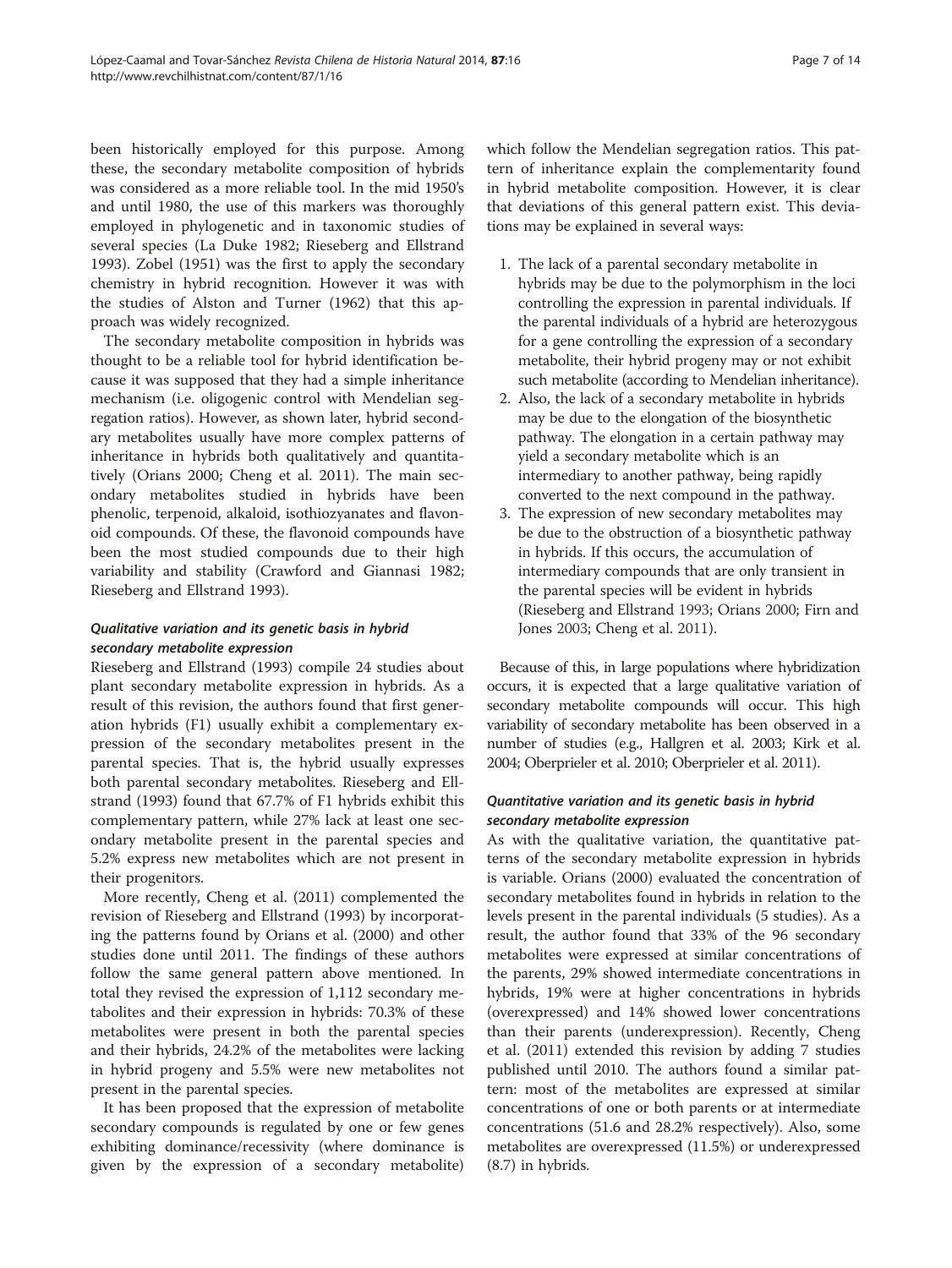The genetic regulation of the quantitative expression of secondary metabolites in hybrids is controlled by more than one gene with dominant, overdominant or epistatic effect within a locus (Cheng et al. [2011](#page-11-0)). The effects of this genes usually affect the expression of the enzymes involved in the pathway of secondary metabolites. If the enzyme is overexpressed, so will happen to the secondary metabolites. Although the metabolite secondary concentration of hybrids is rarely used as a criterion for hybrid identification, it may impact plant-herbivore interactions and other ecological processes (see further discussion).

# Genetic data employed for hybrid recognition:

chromosome number and DNA fingerprinting techniques Besides phenotypic characters, hybrid recognition relies nowadays in the genetic data of individuals. In this sense, one approach that was thoroughly used as an important evidence of hybridization during the  $20<sup>th</sup>$  century was the chromosome number of putative hybrid individuals. This approach supposes that hybrid individuals always undergo an instant duplication of the chromosome complement (i.e. allopolyploidy; Harlan and deWet [1975\)](#page-12-0). Several well known cases of allopolyploidy include hybrids between Tragopogon spp (Ownbey [1950](#page-12-0); Roose and Gottlieb [1976](#page-13-0)), Spartina spp (Strong and Ayres [2013\)](#page-13-0), and species belonging to the Hawaiian silversword alliance (Barrier et al. [1999;](#page-11-0) Lawton-Rauh [2003\)](#page-12-0) among others. This tool became popular because the analysis of the chromosome number in hybrids was supposed to be relatively easy; hybrids will display a duplication of the whole chromosome complement when compared with the putative parental species. Also, the discovery of allopolyploidy was quite important, since it provided a mechanism that lead to reproductive isolation between hybrids and its parental species (Winge [1917](#page-13-0); Ownbey [1950\)](#page-12-0). Indeed, polyploidy is nowadays considered a prominent speciation mechanism in flowering plants (Levin [1983](#page-12-0); Ramsey and Schemske [1998;](#page-12-0) Soltis et al. [2010\)](#page-13-0).

However, in some cases it may be difficult to distinguish between autopolyploidy (i.e., polyploids that arise within a single population of a single species; Grant [1981](#page-11-0)) and allopolyploidy (i.e., polyploids derived from hybridization between two different species; Ramsey and Schemske [1998\)](#page-12-0), rendering the chromosome number as an unreliable tool for hybrid detection (Comai [2005](#page-11-0)). This difficulty arises because intermediate states between autopolyploidy and allopoliploidy may occur, making difficult the differentiation between these categories. It has been proposed that 'segmental allopolyploids' may occur, in which some chromosomes may exhibit a pairing similar to those of allopolyploids during meiosis, and other chromosomes have a similar pairing to autopolyploids (Stebbins [1950](#page-13-0)). Although no clear examples of the occurrence of segmental allopolyloids can be mentioned (Soltis et al. [2010\)](#page-13-0), this

condition explains some segregation ratios found in nature (Stift et al. [2008](#page-13-0)). Besides this problem, the differentiation between auto- and allopolyploids pose some methodological difficulties. In order to establish whether an individual is an auto- or an allopolyploid, an exploration of the segregation ratios at many loci as well as the absence or presence of multivalents during meiosis should be observed (Soltis et al. [2010\)](#page-13-0). This techniques are expensive and time-consuming, making them ineffective to determine the status of putative hybrid individuals.

As mentioned above, the chromosome number of putative hybrids may give insights of hybridization in some instances. However, when it is used in the absence of additional data (morphological or genotypic), the frequency of hybridization may be underestimated. This occurs because hybrids may exhibit the same chromosome number than the parental species (i.e., homoploid hybrids; Mallet [2007,](#page-12-0) Abbott et al. [2010](#page-11-0)). Indeed, despite that allopolyploidy is considered a prominent mode of speciation within angiosperm, homoploid hybrid speciation has been recorded in a number of species (Gross and Rieseberg [2005](#page-12-0); Abbott et al. [2010\)](#page-11-0). Because of this, the chromosome number of hybrids is not a reliable tool when used in the absence of additional data, however it may provide robust hypothesis of hybridization when morphological or DNA fingerprinting techniques are employed (e.g., Newaskar et al. [2013\)](#page-12-0)

Due to the complex pattern of expression of phenotypic data and the unreliable data provided by chromosome number counts in putative hybrids, DNA fingerprinting techniques are now the most used tool for hybrid identification. The advantages that these markers have over phenotypic traits are: 1) they are present in a large number within the genome, 2) they usually exhibit independence, 3) as these markers are supposed to be located in noncoding regions, they are selectively neutral, and 4) their inheritance is strictly under Mendelian segregation ratios (Rieseberg and Wendel, 1992). Also, these markers have been useful detecting different hybrid classes (F1, F2, backcrosses and later generation hybrids) when Bayesian based analyses such as STRUCTURE (Pritchard et al. [2000](#page-12-0)), NEWHYBRIDS (Anderson and Thompson [2002](#page-11-0)), BAPS (Corander and Marttinen [2006](#page-11-0)) and GENECLASS (Piry et al. [2004](#page-12-0)) have been employed.

However, there is a wide variety of DNA fingerprinting techniques employed for hybrid recognition. In Table [2](#page-8-0), we mention the main DNA fingerprinting techniques, their mode of inheritance and degree of polymorphism. Within the non-based PCR techniques the Restriction Fragment Length Polymorphism (RFLPs) is the most recognized technique (Jeffreys et al. [1985](#page-12-0)). This technique is based on the activity of bacterial restriction enzymes. These enzymes identify specific palindrome sequences, producing fragments with variable dimensions. This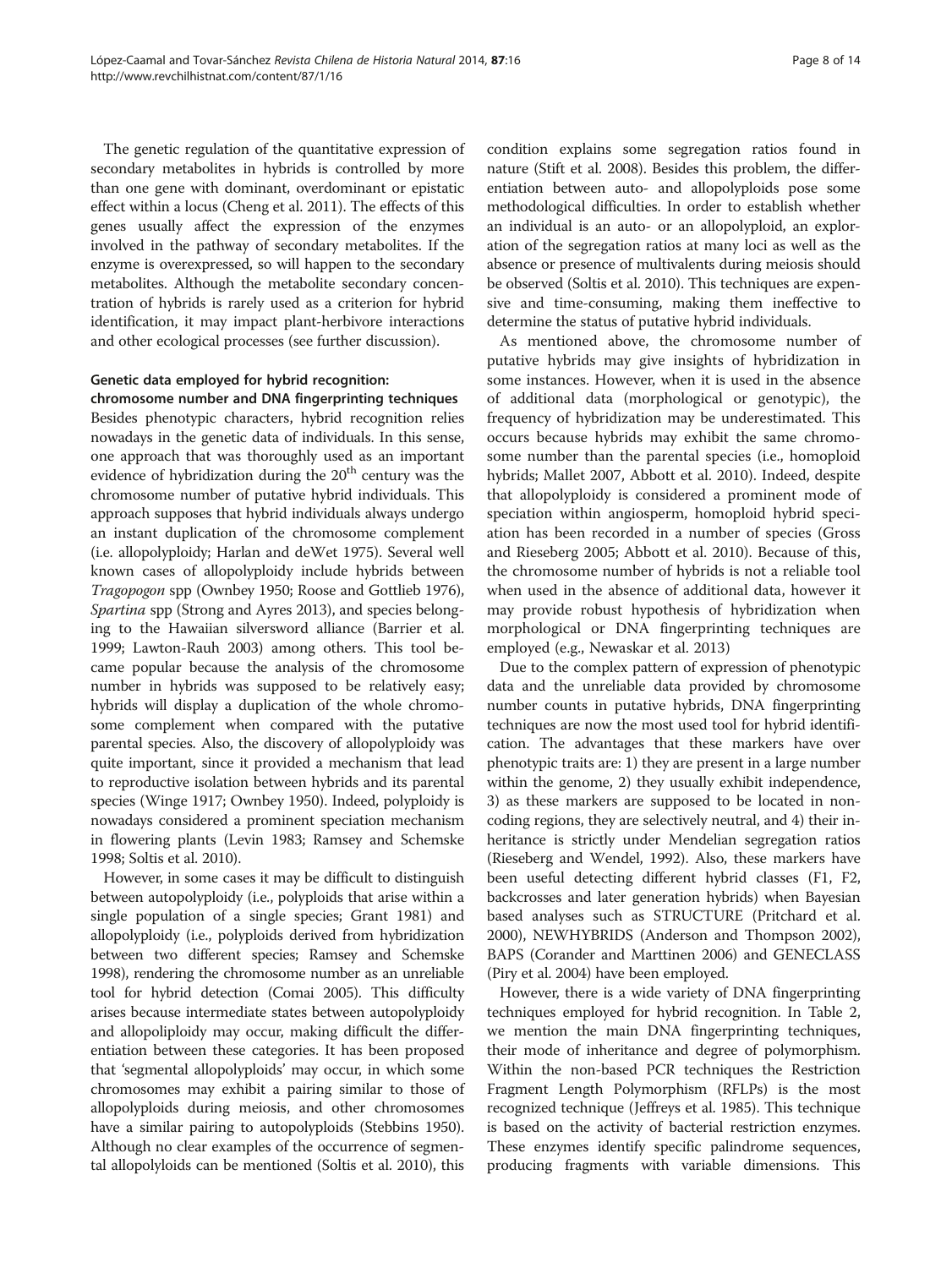| Marker      | Degree of polymorphism | Inheritance | Reproducibility | <b>Technical requirements</b> |
|-------------|------------------------|-------------|-----------------|-------------------------------|
| <b>RAPD</b> | Medium                 | Dominant    | Low             | Low                           |
| <b>RFLP</b> | Medium                 | Codominant  | High            | High                          |
| AFLP        | Medium                 | Dominant    | High            | High                          |
| SSR         | Medium                 | Codominant  | Medium          | Medium                        |
| SNP         | High                   | Codominant  | High            | Medium                        |

<span id="page-8-0"></span>Table 2 Comparison of several DNA-based markers used for hybrid identification

RAPD, random amplified polymorphic DNA; RFLP, restriction fragment length polymorphism; AFLP, amplified fragment length polymorphism; SSR, single sequence repeats; SNP, single nucleotide polymorphism.

fragments are then visualized on gel electrophoresis (Jeffreys et al. [1985\)](#page-12-0). The variation in the length of restriction fragments are due to changes (point mutations or translocations) in the sequence recognized by the enzymes. Although RFLP are highly reproducible and polymorphic, this technique is time consuming. Also, the use of radioactive agents and the need for large quantities of sample DNA make this technique unpopular nowadays.

Several PCR-based markers overcome some of the difficulties of RFLPs. PCR based markers are less time consuming techniques, and the initial DNA sample could be minimal. Also, some of these techniques require no previous knowledge of sequence of the organism under study. Random Amplified Polymorphic DNA (RAPD) and Amplified Fragment Length Polymorphism (AFLP) are two of these markers (Williams et al. [1990](#page-13-0); Vos et al. [1995\)](#page-13-0). RAPD markers are generated through the random amplification of genomic DNA using short primers (10 base pair). The use of short primers is necessary to increase the probability that they are able to find homologous sequences suitable for annealing. The polymorphism in RAPD fragments is produced by rearrangements or deletions at the primer binding sites in the genome (Williams et al. [1990](#page-13-0)). However, the major problem with this technique is its poor reproducibility, usually exhibiting different banding pattern when carried out under slightly different PCR conditions (Williams et al. [1990](#page-13-0); Hadrys et al. [1992\)](#page-12-0). AFLP are a much reproducible technique which combine RAPD and RFLP. In this technique, restriction fragments of the sample DNA are obtained. Then, the fragments are amplified through random PCR amplification (Vos et al. [1995](#page-13-0)). The main limitation of both RAPD and AFLP fragments is that both have a dominant pattern of inheritance. That is, the character is recorded as the presence of a specific band in gel electrophoresis (dominant state) or the absence of such band (recessive state).

A different approach to arbitrary PCR amplification consists in the amplification of target regions of a genome through specific primers. These kind of DNA fingerprinting techniques have become very popular due to the ease and accessibility of sequence technology. A popular technique relies in the polymorphism of Microsatellite or

Simple Sequence Repeats (SSR). SSR consist of sequences of repetitions, comprising short motifs generally between 2 and 6 base-pairs long (Kalia et al. [2011\)](#page-12-0). The polymorphism within a specific locus is due to the variation in length of the microsatellite sequence, which depends on the number of repetitions of the basic motif. These markers have several advantages compared to AFLP, RAPD and RFLP. SSR have a codominant inheritance (i.e., the heterozygote state for a locus can be assessed), they are highly abundant in the genome, they exhibit a high allelic diversity and their amplification is highly reproducible (Kalia et al. [2011\)](#page-12-0). However, SSR require extensive knowledge of DNA sequence of the target species in order to design specific primers. Also, the presence of null alleles (i.e., a point mutation in the primer annealing site may cause the amplification failure of a specific microsatellite locus) is thought to be frequent, leading to an underestimation of allele diversity (Chybicki and Burczyk [2009](#page-11-0)).

The techniques mentioned so far have been widely employed for hybrid recognition (Blair and Hufbauer [2010](#page-11-0); Meyerson et al. [2010;](#page-12-0) Travis et al. [2010](#page-13-0); Zalapa et al. [2010](#page-13-0); Saad et al. [2011;](#page-13-0) Tovar-Sánchez et al. [2012](#page-13-0)). However, the new technological advances in sequencing technology have provided with new markers with an almost unlimited amount of variation based on DNA sequences. The main problem with classical protocols employing previous markers such as RAPD, SSR, AFLP, and RFLP is that they have a low availability of markersb that discriminate between closely related species with low resolution and identify later generation hybrids (Twyford and Ennos [2012\)](#page-13-0). Although a recent hybridization event can unequivocally detected with as few as four markers (Boecklen and Howard [1997\)](#page-11-0), the correct assignment of individuals to hybrid categories (F1, F2, backcrosses) will require the exploration of 24 to 48 independent codominant loci (Vähä and Primmer [2006](#page-13-0)). Also, it is sometimes difficult to find diagnostic or species-specific markers (Howard et al. [1997\)](#page-12-0) which differentiate between hybridizing species using the traditional PCR based methodologies. This diagnostic markers are the most powerful markers used to detect late generation introgression (Hohenlohe et al. [2011\)](#page-12-0).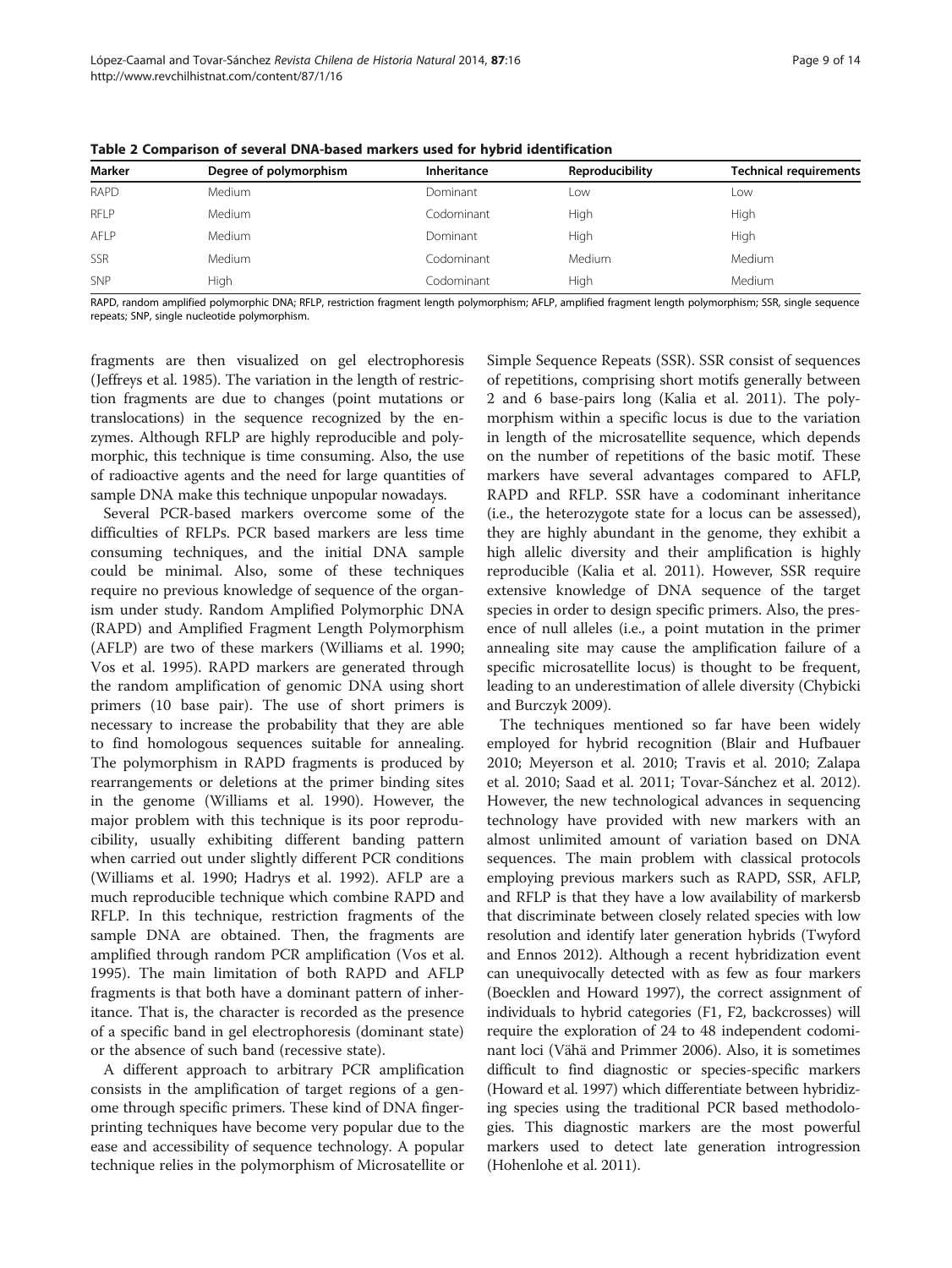These limitations in most PCR based DNA markers have conducted to the development of new markers that assess the sequence of a complete subsection of a genome without the need of previous knowledge of the target sequence. In particular the new technique known as Next-Generation Sequencing (NGS) generates a large quantity of nucleotide sequence data from complex nucleic acid populations (Metzker [2010](#page-12-0)). NGS is considered an emerging technique which is thought to improve our knowledge about hybridization and introgression because no prior knowledge of the sequence of the target organisms is required (Hohenlohe et al. [2011](#page-12-0)). In particular, the vast amount of markers for each of the parental hybridizing populations may increase considerably (up to ca. 300), compared to the traditional PCR based methods above mentioned (Twyford and Ennos [2012](#page-13-0)).

# Why should we employ several different markers for hybrid identification?

In the previous sections, we discussed the principal tools for hybrid identification. It is clear nowadays that DNA fingerprinting techniques are the most reliable tool for hybrid identification compared to morphological and secondary metabolite markers. The main advantages of DNA molecular markers are principally their neutrality and the nearly unlimited number in which they can be found within the genome. As mentioned earlier, morphological character expression is considered complex and in some cases unpredictable (Rieseberg et al. [1999](#page-12-0); Hardig et al. [2000](#page-12-0)). Meanwhile, secondary metabolites have a more predictable inheritance mechanism, with F1 hybrids exhibiting both secondary metabolites of the parental species (Rieseberg and Ellstrand [1993](#page-12-0); Orians [2000;](#page-12-0) Cheng et al. [2011](#page-11-0)). However, obtaining the chemical profile of hybrids is time consuming and is technically difficult. Also, it is a poor predictor of hybrid ancestry in later generation hybrids (Cheng et al. [2011\)](#page-11-0). Finally, chromosome number may provide information about the hybrid origin of individuals when these exhibit allopolyploidy, however, sometimes hybrids exhibit a homoploid condition compared to its parental species (Abbott et al. [2010](#page-11-0)). Also, the chromosome count of putative hybrids and parental individuals may be expensive and time consuming.

So, if DNA fingerprinting techniques are the best tools for hybrid recognition, why should researchers continue using other markers such as morphological, chemical profiles and chromosome number in hybridization related studies? Some authors propose that besides DNA fingerprinting, other markers should be employed in order to have a vast amount of evidence to confirm the hybridization hypothesis between two taxa (e.g. Hardig et al. [2000](#page-12-0)). Also, it has been found that these additional markers may unveil hybrid individuals that go undetected when using problematic DNA markers such as RAPD or AFLP (e.g., Kirk et al. [2012\)](#page-12-0). However, the main reason to study phenotypic and chromosomal traits in hybrids is that they may give insights of their ecological performance. This is of special importance when hybrids exhibit novel or transgressive characters compared to their parental species.

In this regard, the expression of transgressive morphological characters have been proposed as a mechanism of speciation when ecological divergence occurs between the parental species and their hybrids. In this regard, Schwarzbach et al. ([2001](#page-13-0)) studied the character expression of the hybrid species Helianthus anomalus and their parental species; H. annuus and H. texanus. The hybrid species has a very distinct ecological preference than their parental species. H. anomalus occurs mainly in sand dune habitats. As a first step, the hybrid species was determined as such employing DNA based markers (Rieseberg [1991\)](#page-12-0). But later, Schwarzbach et al. ([2001](#page-13-0)) accounted its morphological variation. The authors measured 41 morphological traits. They found that H. anomalus was intermediate in 2.4% of the characters, while parental and transgressive characters accounted for 56.1% and 41.5%. The authors suggest that the high frequency of transgressive character expression of H. anomalus may have facilitated its ecological divergence. This hypothesis is reinforced as many of this transgressive characters are consistent with adaptations for other sand dune plants (Schwarzbach et al. [2001](#page-13-0)).

Besides the role of hybridization in speciation above mentioned, natural hybridization has also been proposed as a process involved in the evolution of invasive genotypes due to its potential in generating evolutionary novelty (Schierenbeck and Ellstrand [2009](#page-13-0)). The transgressive character expression in some hybrid genotypes has been proposed as one of the mechanisms that enhance invasiveness in some populations (Ellstrand and Schierenbeck [2000\)](#page-11-0).

On the other hand, the secondary metabolite expression in hybrids may affect he herbivore-plant interaction. In this sense, the quantity and the type of the secondary metabolites present in hybrid individuals may reduce the palatability to herbivores (Orians [2000](#page-12-0)). In terms of the qualitative variation, the expression of new metabolites in hybrid could deter nonadapted herbivores, both generalists and specialists thus generating resistant plants. Whether these hybrids remain resistant might depend upon the relative abundance of the plant. Chew and Courtney [\(1991](#page-11-0)) argue that if the abundance of a host plant producing a novel chemical is highly variable over time, herbivores will be unable to track the plant and adapt to that chemical. In terms of quantitative variation hybrids may exhibit a higher concentration of secondary metabolites. In general, it has been proposed that a high concentration of secondary metabolites give resistance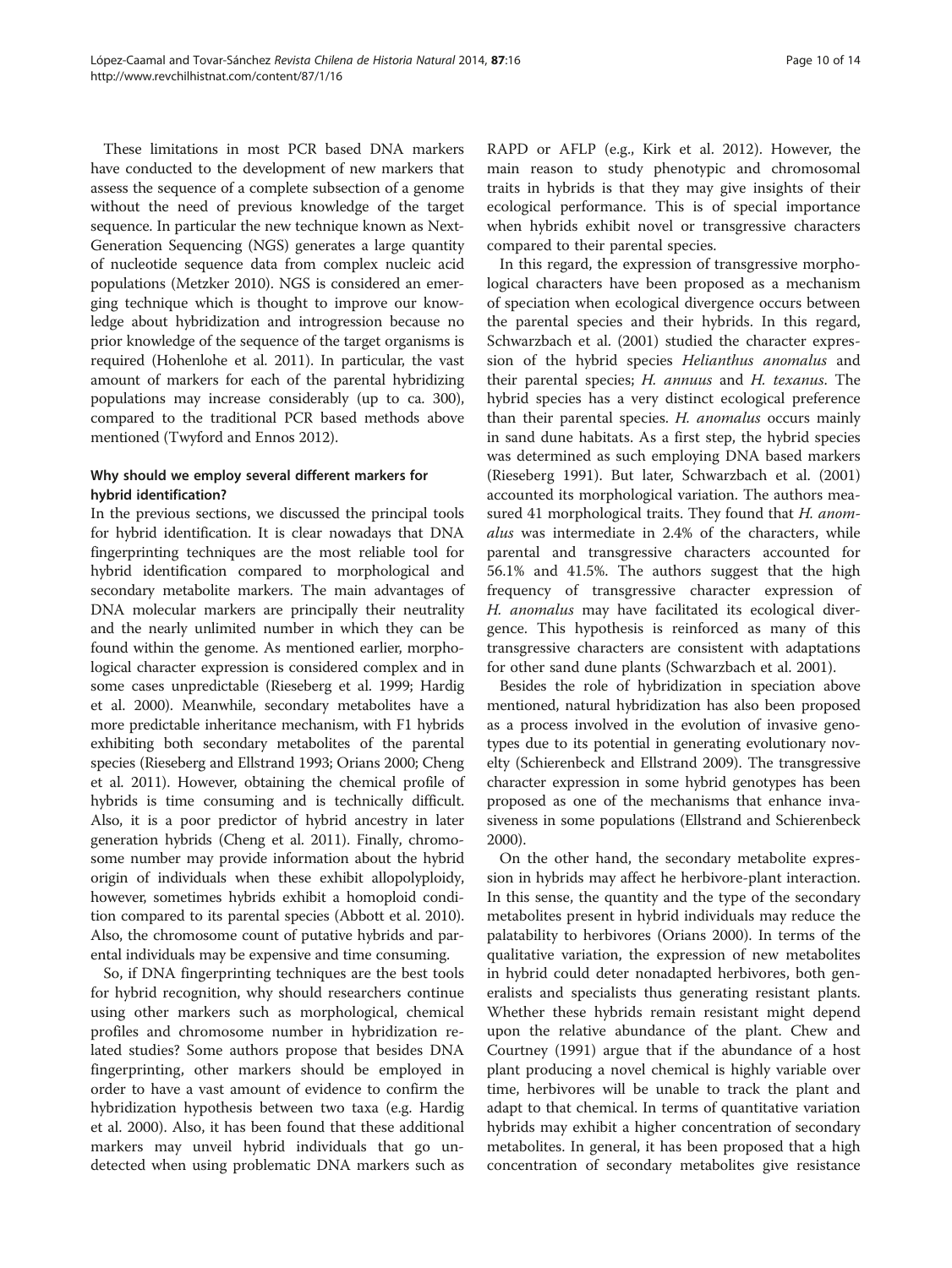to hybrid individuals (Orians [2000\)](#page-12-0). However, a single chemical might stimulate, deter or have no effect in the activity of an herbivore (Orians [2000\)](#page-12-0). Thus, the quality and quantity of hybrid secondary metabolites may influence the arthropod associated community and the herbivore-plant interaction.

However it has been suggested that hybrid secondary metabolite composition may alter processes at the ecosystem level. For example, Driebe and Whitham ([2000](#page-11-0)) evaluated the leaf litter decomposition rate of Populus angustifolia, P. fremontii and their hybrids. In general, the authors found that F1 hybrids showed all secondary metabolites present in the parental species. The leaf litter decomposition rate of F1 hybrids was intermediate between both parental species. However, they found that backcross hybrids showed higher levels of condensed tannins than both pure parental individuals and F1 hybrids, which lead to a slower decomposition rate of the leaf litter. The authors suggest that if hybridization occurs in broad geographic areas, the nutrient availability in the soil could be seriously altered due to the altered decomposition rate, modifying whole ecosystem processes (Driebe and Whitham [2000\)](#page-11-0).

Regarding chromosome number, several hybridization related studies continue to study the cytogenetic of putative hybrid individuals (e.g. Suárez-Santiago et al. [2011](#page-13-0)). The approach of these studies may answer several important questions about hybrid performance. First, hybridization may produce allopolyploids that are intersterile to both parental species and may yield to new species (Comai [2005\)](#page-11-0). On the other hand, if hybrids are homoploid, they may backcross toward parental species and lead to introgression (e.g., Peffley and Mangum [1990\)](#page-12-0). However, although homoploid hybrids may be interfertile with both parental species, homoploid hybrid speciation may occur. Homopoid hybrid speciation may occur in two ways; 1) homoploid hybrids may exhibit new characteristics (i.e., transgressive characters) that enable them to colonize new areas, leading to an ecological divergence from parental species or 2) hybrids may exhibit new chromosome or genetic sterility barriers that lead to reproductive isolation from their parental species (Abbott et al. [2010\)](#page-11-0). Homoploid hybrid speciation has been proposed to produce several species such as H. anomalus (Sapir et al. [2007\)](#page-13-0), H. paradoxus (Lexer et al. [2003](#page-12-0)) and H. deserticola (Gross et al. [2003\)](#page-12-0).

Also, allopolyploids may have also important features that yield to evolutionary novelty. Allopolyploids exhibit some advantages compared to their diploid parental species. For instance, polyploids usually exhibit heterosis, causing them to be more vigorous than their parental species (Chen [2013](#page-11-0)). Also, due to the chromosome doubling in allopolyploids, hybrids exhibit gene redundancy which provide them of several advantages. First, gene redundancy in allopolyploids provide them with a

protection against recessive deleterious alleles and recessive mutations (Comai [2005\)](#page-11-0). Second, allopolyploids are able to diversify gene function by modifying the redundant copies of genes. This may lead to advantageous alleles that may increase their fitness (Prince and Pickett [2002](#page-12-0); Adams et al. [2005](#page-11-0)). Finally, allopolyploids usually show an increase of asexual reproduction that enable them to increase their population even in the absence of sexual mates (Comai [2005\)](#page-11-0). Spartina anglica is a remarkable example of the advantageous characteristics offered by allopolyploidy (see Strong and Ayres [2013](#page-13-0)). Due to the importance of allopolyploidy and homoploidy in the ecological performance of hybrids, it is not trivial to study the chromosome number of putative hybrid individuals.

As shown in a previous section, morphological markers, chemical markers and chromosome number are not reliable tools for hybrid identification when used in the absence of DNA fingerprinting techniques. However, the evaluation of these markers is of importance due to the evolutionary novelty that may arise via hybridization. Hybrids may exhibit transgressive character expression in morphological characters, new secondary metabolites and enhanced genetic variability due to allpoliploidy. This evolutionary novelty may result in new species if ecological divergence occurs or it may lead to an increase of hybrid resistance to herbivores or pathogens. Although DNA fingerprinting techniques are the most reliable tool for hybrid identification, the use of additional markers will continue to be employed as they give insights of the ecological performance of hybrids.

# Conclusions

In this review we explored the utility and/or mode of inheritance of the main markers that have been historically employed for hybrid identification: morphological and chemical markers as well as chromosome number and DNA fingerprinting techniques. While morphological characters were thoroughly employed during the last century as the main marker for hybrid recognition, nowadays it is known that their pattern of inheritance is complex and usually unpredictable. Also, during the last century, the plant secondary metabolite composition emerged as a more reliable tool than morphological markers, however, their high costs, their low polymorphism and complex inheritance made them also unreliable tools for hybrid recognition in the absence of other markers. As both chemical and morphological markers are phenotypic traits, their expression in hybrids is highly dependent of the environment, reducing their utility to detect hybridization under natural conditions. Also, the chromosome number of putative hybrids is a criterion that may exhibit some disadvantages. Some hybrids may exhibit allopolyploidy, while others may be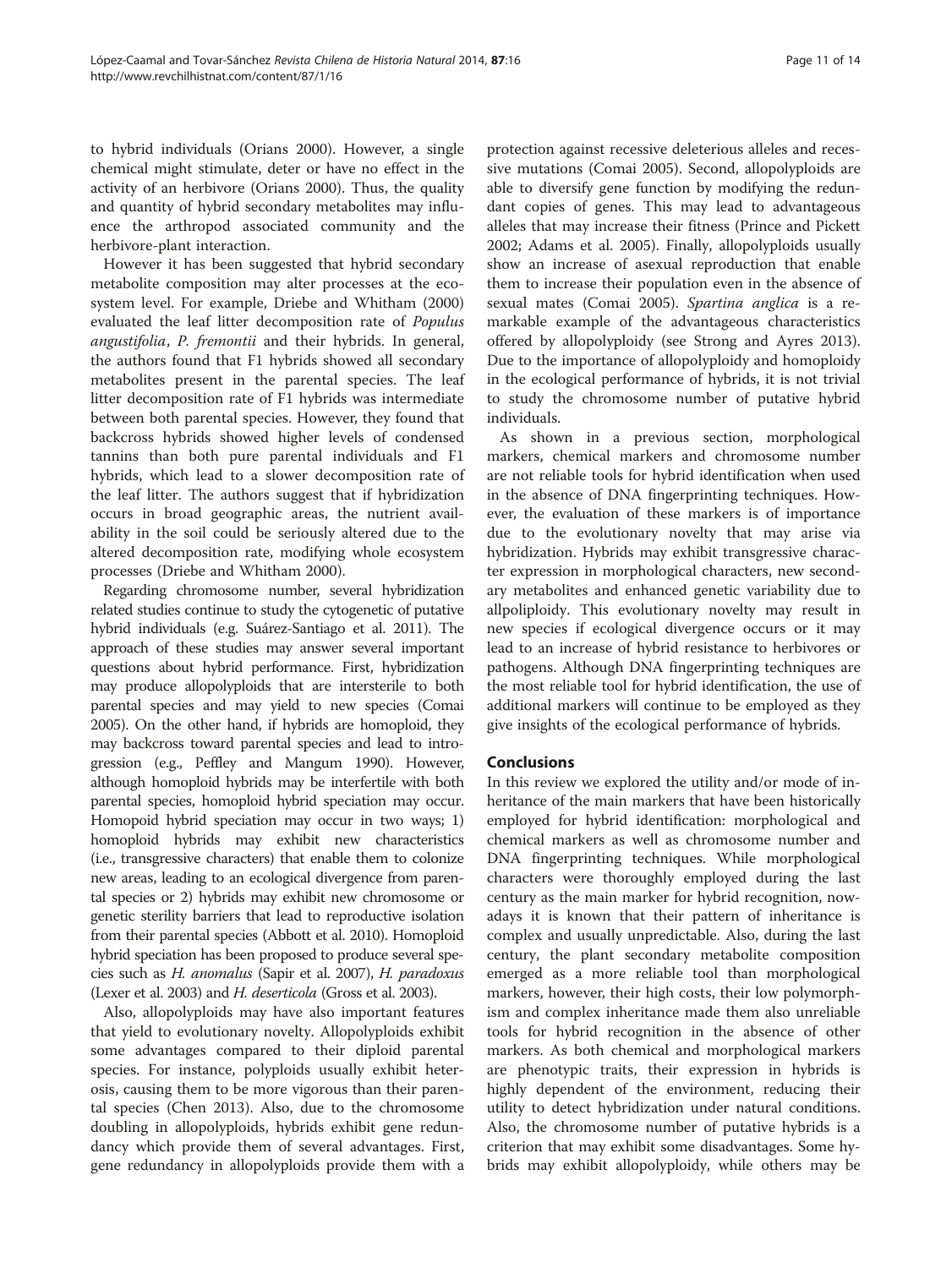<span id="page-11-0"></span>homoploid hybrids. Thus, hybridization rates may be underestimated. Additionaly, the techniques employed during chromosome count may be expensive and timeconsuming. In this regard, DNA fingerprinting appears as a much better option for hybrid recognition due to their high availability in the genome, their neutrality and the ease with which large amounts of data may be obtained.

It is undeniable that DNA fingerprinting techniques are the best option for hybrid recognition. When correctly employed, they are able to detect later generation hybrids with high reliability. However, while DNA-based markers are the prime marker when studying whether or not hybridization occurs between a species pair and its frequency, other important questions arise about the fate that hybrids will have under natural conditions: How can we recognize these hybrids under field conditions? Will they exhibit a higher resistance/tolerance to pathogens? Will they possibly exhibit a higher fitness than pure parental individuals? These questions may be answered using a cytological approach as well as molecular and secondary metabolite markers. Whether hybridization is carried out under natural or greenhouse conditions, these questions may be very important issues. The relevance of these questions is exacerbated when considering the global changes occurring on earth; global warming, deforestation, and the introduction of exotic species favor the sympatry between species that are previously allopatric. As hybridization introduces much more genetic diversity than mutation alone, it may confer hybrids with advantageous characteristics that may alter significantly the ecosystems where they grow.

So, while DNA fingerprinting techniques are really useful to unveil the existence and frequency of natural hybridization, the use of other markers may give insights of the ecological performance of hybrids.

#### Competing interests

The authors declare that they have no competing interests.

#### Authors' contributions

Both authors participated in the review topic design, in the data analyses and in the manuscript writing. Also, both authors read and approved the final version of the manuscript.

#### Acknowledgements

This research was supported by scholarship from CONACYT-SEP Mexico to A. L.C. We also thank the Posgrado en Ciencias Biológicas (UNAM).

#### Author details

1 Departamento de Sistemática y Evolución, Centro de Investigación en Biodiversidad y Conservación, Universidad Autónoma del Estado de Morelos, Av. Universidad 1001, Col. Chamilpa, Cuernavaca, Morelos CP 62209, México. 2 Posgrado en Ciencias Biológicas, Universidad Nacional Autónoma de México, Apartado Postal 70-181, 04510 Delegación Coyoacán, México.

#### Received: 24 April 2014 Accepted: 2 July 2014 Published online: 01 August 2014

#### References

- Abbott RJ, Hegarty MJ, Hiscock SJ, Brennan AC (2010) Homoploid hybrid speciation in action. Taxon 59:1375–1386
- Adams KL, Wendel JF (2005) Polyploidy and genome evolution in plants. Curr Opin Plant Biol 8:135–141
- Alston RE, Turner BL (1962) New techniques in analysis of complex natural hybridization. P Natl Acad Sci 48:130–137
- Anderson E (1949) Introgressive hybridization. John Wiley, New York Anderson EC, Thompson EA (2002) A model-based method for identifying
- species hybrids using multilocus genetic data. Genetics 160:1217–1229 Arnold ML (1997) Natural hybridization and evolution. Oxford University Press,
- New York
- Arnold ML (2006) Evolution through genetic exchange. Oxford University Press, New York
- Barrier M, Baldwin BG, Robichaux RH, Purugganan MD (1999) Interspecific hybrid ancestry of a plant adaptive radiation: allopolyploidy of the Hawaiian Silversword alliance (Asteraceae) inferred from floral homeotic gene duplications. Mol Biol Evol 16:1105–1113
- Bell MA, Travis MP (2005) Hybridization, transgressive segregation, genetic covariation, and adaptive radiation. Trends Ecol Evol 20:358–361
- Blair AC, Hufbauer RA (2010) Hybridization and invasion: one of North America's most devastating invasive plants shows evidence for a history of interspecific hybridization. Evol Appl 3:40–51
- Boecklen WJ, Howard DJ (1997) Genetic analysis of hybrid zones: number of markers and power of resolution. Ecology 78:2611–2616
- Bradley R (1717) New Improvements of planting and gardening both philosophical and practical, explaining the motion of sap and generation of plants. W. Mears, London
- Campbell DR, Alarcón R, Wu CA (2003) Reproductive isolation and hybrid pollen disadvantage in Ipomopsis. J Evolution Biol 16:536–540
- Caraway V, Carr GD, Morden CW (2001) Assessment of hybridization and introgression in lava-colonizing Hawaiian Dubautia (Asteraceae: Madiinae) using RAPD markers. Am J Bot 88:1688–1694
- Chen ZJ (2013) Genomic and epigenetic insights into the molecular bases of heterosis. Nat Rev Genet 14:471–482
- Cheng D, Vrieling K, Klinkhammer PGL (2011) The effect of hybridization on secondary metabolites and herbivore resistance: Implications for the evolution of chemical diversity in plants. Phytochem Rev 10:107–117
- Chew FS, Courtney SP (1991) Plant apparency and evolutionary escape from insect herbivory. Am Nat 138:729–750
- Chybicki IJ, Burczyk J (2009) Simultaneous estimation of null alleles and inbreeding coefficients. J Hered 100:106–113
- Comai L (2005) The advantages and disadvantages of being polyploid. Nat Rev Genet 6:836–846
- Comes HP, Abbott RJ (1999) Population genetic structure and gene flow across arid versus mesic environments: a comparative study of two parapatric Senecio species from the near east. Evolution 53:36–54
- Corander J, Marttinen P (2006) Bayesian identification of admixture events using multilocus molecular markers. Mol Ecol 15:2833–2843
- Correns CE (1900) G. Mendel's regel über das verhalten der nachkommenschaft der rassenbastarde. Berichte der Deutschen Botanischen Gesellschaft 18:158–167
- Crawford DJ, Giannasi DE (1982) Plant chemosystematics. BioScience 32:114–124 Darwin CR (1859) The Origin of Species. Avenel, New York
- De Vries H (1900) Das spaltungsgesetz der bastarde. Berichte der Deutschen Botanischen Gelellschaft 18:83–90
- Dobzhansky T (1940) Speciation as a stage in evolutionary divergence. Am Nat 753:312–321
- Dobzhansky T (1970) Genetics of the evolutionary process. Columbia University Press, New York
- Driebe EM, Whitham TG (2000) Cottonwood hybridization affects tannin and nitrogen content of leaf litter and alters decomposition. Oecologia 123:99–107
- Ellstrand NC, Schierenbeck KA (2000) Hybridization as a stimulus for the evolution of invasiveness in plants? P Natl Acad Sci 97:7043–7050
- Firn RD, Jones CG (2003) Natural products–a simple model to explain chemical diversity. Nat Prod Rep 20:382–391
- Gärtner CF (1827) Notice sur des experiences concernant la fecondation de quelques vegetaux. Annales des Sciences Naturelles 10:113–148
- Godron DA (1863) Recherches experimentales sur l'hybridité dans le regne végétale. L'Académie de Stanislas, Mémoires de
- Grant V (1975) Genetics of flowering plants. Columbia University Press, New York Grant V (1981) Plant Speciation. Columbia University Press, New York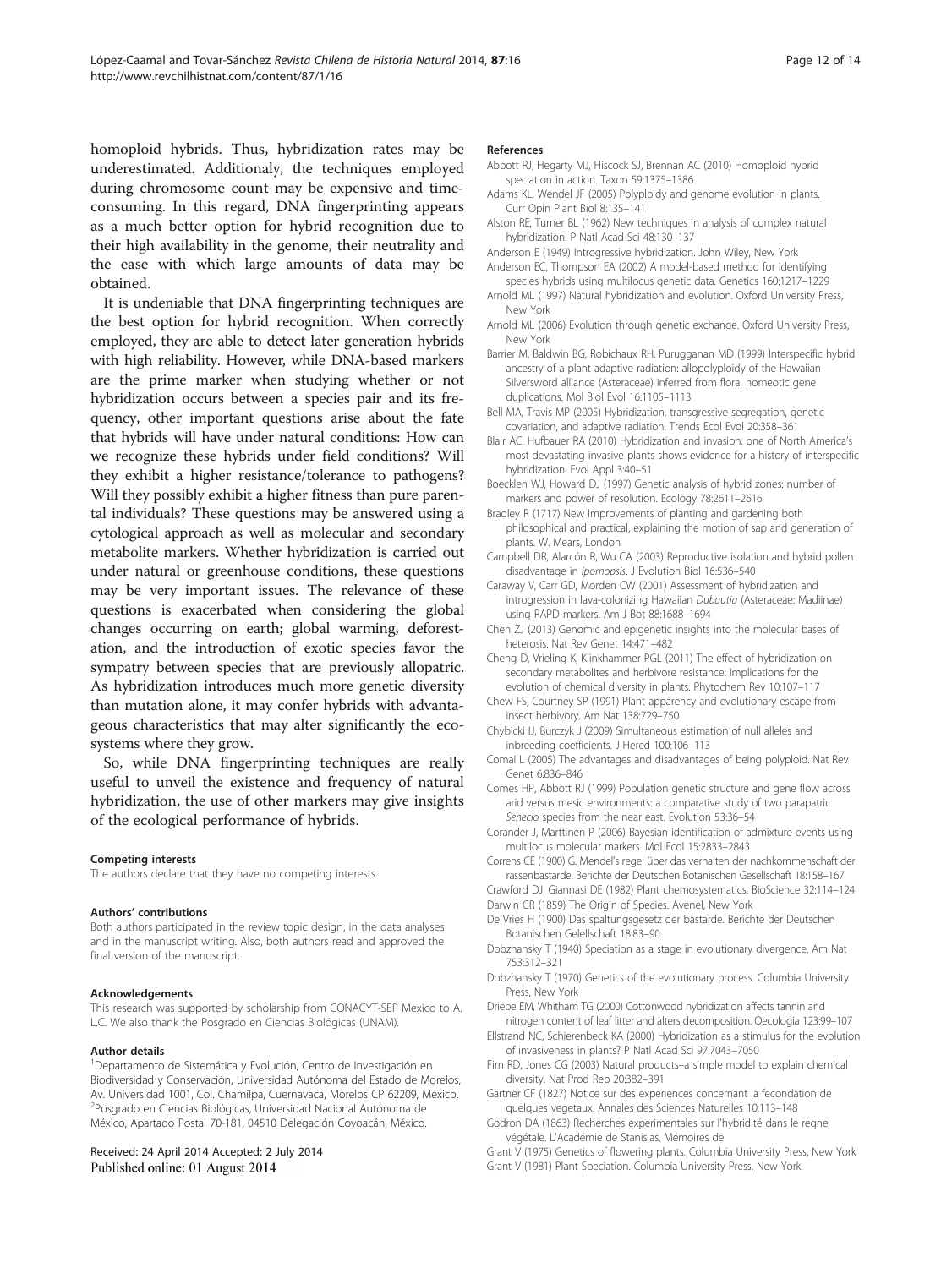<span id="page-12-0"></span>Gross BL, Rieseberg LH (2005) The ecological genetics of homoploid hybrid speciation. J Hered 96:241–252

- Gross BL, Schwarzbach AE, Rieseberg LH (2003) Origin(s) of the diploid hybrid species Helianthus deserticola (Asteraceae). Am J Bot 90:1708–1719
- Haartman J (1764) Plantae hybridae. Amoenitates Acdemicae 3:28–52 Hadrys H, Balick M, Schierwater B (1992) Applications of random amplified

polymorphic DNA (RAPD) in molecular ecology. Mol Ecol 1:55–63 Hallgren P, Ikonen A, Hjältén J, Roininen H (2003) Inheritance patterns of phenolics in F1, F2, and back-cross hybrids of willows: Implications for

herbivore responses to hybrid plants. J Chem Ecol 29:1143–1158 Hardig TM, Brunsfeld SJ, Fritz RS, Morgan M, Orians CM (2000) Morphological and molecular evidence for hybridization and introgression in a willow (Salix) hybrid zone. Mol Ecol 9:9–24

Harlan JR, deWet JMJ (1975) On O. Wingë and a prayer: the origins of polyploidy. Bot Rev 41:361–390

Harrison RG (1990) Hybrid zones: windows on evolutionary process. Oxford Surv Evolution Biol 7:69–128

Hebert W (1847) On hybridisation amongst vegetables. Journal of the Horticultural Society 2:1–28

Hohenlohe PA, Amish SJ, Catchen JM, Allendorf FW, Luikart G (2011) Next-generation RAD sequencing identifies thousands of SNPs for assessing hybridization between rainbow and westslope cutthroat trout. Mol Ecol Resour 11:117–122

Howard DJ, Preszler RW, Williams J, Fenchel S, Boecklen WJ (1997) How discrete are oak species? Insights from a hybrid zone between Quercus grisea and Q gambelli Evolution 5:747–755

- Jeffreys AJ, Wilson V, Thein SL (1985) Individual-specific 'fingerprints' of human DNA. Nature 316:76–79
- Judd WS, Campbell CS, Kellogg EA, Stevens PF, Donoghue MJ (2002) Plant Systematics, a phylogenetic approach. Sinauer Associates, Massachusetts

Kalia RK, Rai MK, Kalia S, Singh R, Dhawan AK (2011) Microsatellite markers: an overview of the recent progress in plants. Euphytica 177:309–334

Kirk H, Mácel M, Klinkhamer PGL, Vrieling K (2004) Natural hybridization between Senecio jacobaea and Senecio aquaticus: molecular and chemical evidence. Mol Ecol 13:2267–2274

Kirk H, Cheng D, Choi YH, Vrieling K, Klinkhamer PGL (2012) Transgressive segregation of primary and secondary metabolites in F2 hybrids between Jacobaea aquatica and J. vulgaris. Metabolomics 8:211–219

Knight TA (1799) An account of some experiments of the fecundation of vegetables. Philos T Roy Soc B 1:195–204

Kölreuter JG (1761) Vorläufige Nachricht von einigen das Geschlecht der Pflanzen betreffenden Versuchen und Beobachtungen, nebst Fortsetzungen. In der Gleditschischen Handlung, Leipzig

Koontz JA, Soltis PS, Soltis DE (2004) Using phylogeny reconstruction to test hypothesis of hybrid origin in Delphinium section Diedropetala (Ranunculaceae). Syst Bot 29:345–357

La Duke JC (1982) Flavonoid chemistry and systematics of Tithonia (Compositae). Am J Bot 69:784–792

Lamont BB, He T, Enright NJ, Krauss SL, Miller BP (2003) Anthropogenic disturbance promotes hybridization between Banksia species by altering their biology. J Evolution Biol 16:551–557

Lawton-Rauh A, Robichaux RH, Purugganan MD (2003) Patterns of nucleotide variation in homoeologous regulatory genes in the allotetraploid Hawaiian Silversword alliance (Asteraceae). Mol Ecol 12:1301–1313

Levin DA (1983) Polyploidy and novelty in flowering plants. Am Nat 122:1–25

Levin DA, Francisco-Ortega J (1996) Hybridization and the extinction of rare plant species. Conserv Biol 10:10–16

Lexer C, Welch ME, Durphy L, Rieseberg LH (2003) Natural selection for salt tolerance quantitative trait loci (QTLs) in wild sunflower hybrids: Implications for the origin of Helianthus paradoxus, a diploid hybrid species. Mol Ecol 12:1225–1235

Lihová J, Kucera J, Perný M, Marhold K (2007) Hybridization between two polyploid cardamine (Brassicaceae) species in north-western Spain: discordance between morphological and genetic variation patterns. Ann Bot 99:1083–1096

Mallet J (2005) Hybridization as an invasion of the genome. Trends Ecol Evol 20:229–237

Mallet J (2007) Hybrid speciation. Nature 446:279–283

Marshall JL, Arnold ML, Howard DJ (2002) Reinforcement: the road not taken. Trends Ecol Evol 17:558–563

Mayr E (1942) Systematics and the origin of species, from the viewpoint of a zoologist. Harvard University Press, Cambridge

Mayr E (1963) Animal species and evolution. Harvard University Press, Cambridge McDade L (1990) Hybrids and phylogenetic systematics. I Patterns of character expression in hybrids and their implications for cladistic analysis Evolution

44:1685–1700 McDade L (1992) Hybrids and phylogenetic systematics. II The impact of hybrids on cladistic analysis Evolution 46:1329–1346

Metzker ML (2010) Sequencing technologies—the next generation. Nat Rev Genet 11:31–46

Meyerson LA, Viola DV, Brown RN (2010) Hybridization of invasive Phragmites australis with a native subspecies in North America. Biol Invasions 12:103–111

Mooney HA, Cleland E (2001) The evolutionary impact of invasive species. P Natl Acad Sci 98:5446–5451

Müntzing A (1930) Outlines to a genetic monograph of the genus Galeopsis. Hereditas 13:185–341

Nägeli C (1865) Über den Einfluss der ausseren Verhältnisse auf die Varietatenbildung im Pflanzenreiche. Botanische Mittheilungen 2:103–58

Naudin C (1863) Nouvelles recherches sur l'hybridite dans les vegetaux. Annales des Sciences Naturelles, Botanique 19:180–203

Newaskar GS, Chimote VP, Mehetre SS, Jadhav AS (2013) Interspecific hybridization in Gossypium L.: characterization of progenies with different ploidy-confirmed multigenomic backgrounds. Plant Breeding 132:211–216

Oberprieler C, Barth A, Schwarz S, Heilmann J (2010) Morphological and phytochemical variation, genetic structure and phenology in an introgressive hybrid swarm of Senecio hercynicus and S. ovatus (Compositae, Senecioneae). Plant Syst Evol 286:152–166

Oberprieler C, Hartl S, Schauer K, Meister J, Heilmann J (2011) Morphological, phytochemical and genetic variation in mixed stands and a hybrid swarm of Senecio germanicus and S. ovatus (Compositae, Senecioneae). Plant Syst Evol 293:177–191

Orians CM (2000) The effects of hybridization in plants on secondary chemistry: Implications for the ecology and evolution of plant-herbivore interactions. American Journal of Botany 87:1749–1756

Ownbey M (1950) Natural hybridization and amphidiploidy in the genus Tragopogon. Am J Bot 37:487–499

Paun O, Forest F, Fay MF, Chase MW (2009) Hybrid speciation in angiosperms: parental divergence drives ploidy. New Phytol 182:507–518

Peffley EB, Mangum PD (1990) Introgression of Allium fistulosum L. into Allium cepa L.: cytogenetic evidende. Theor Appl Genet 79:113–118

Pelser PB, Kennedy AH, Tepe EJ, Shidler JB, Nordenstam B, Kadereit JW, Watson LE (2010) Patterns and causes of incongruence between plastid and nuclear Senecioneae (Asteraceae) phylogenies. Am J Bot 97:856–873

Petit RJ, Bodénès C, Ducousso A, Roussel G, Kramer A (2004) Hybridization as a mechanism of invasion in oaks. New Phytol 161:151–164

Piry S, Alapetite A, Cornuet JM, Paetkau D, Baudouin L, Estoup A (2004) GENECLASS2: A software for genetic assignment and first-generation migrant detection. J Hered 95:536–539

Prince VE, Pickett FB (2002) Splitting pairs: the diverging fates of duplicated genes. Nat Rev Genet 3:827–837

Pritchard JK, Stephens M, Donelly P (2000) Inference of population structure using multilocus genotype data. Genetics 155:945–959

Ramsey J, Schemske DW (1998) Pathways, mechanisms, and rates of polyloidy formation in flowering plants. Annu Rev Ecol Syst 29:467–501

Rhymer JM, Simberloff D (1996) Extinction by hybridization and introgression. Ann Rev Ecol Syst 27:83–109

Rieseberg LH (1991) Homoploid reticulate evolution in Helianthus: evidence from ribosomal genes. Am J Bot 78:1218–1237

Rieseberg LH (1995) The role of hybridization in evolution: Old wine in new skins. Am J Bot 82:944–953

Rieseberg LH (1997) Hybrid origins of plant species. Ann Rev Ecol Syst 28:359–289

Rieseberg LH, Carney SE (1998) Plant hybridization. New Phytol 140:599–624 Rieseberg LH, Ellstrand NC (1993) What can molecular and morphological

markers tell us about plant hybridization? Crit Rev Plant Sci 12:213–241 Rieseberg LH, Gerber D (1995) Hybridization in the Catalina Island mountain

mahogany (Cercocarpus traskiae): RAPD's evidence. Conserv Biol 9:199–203 Rieseberg LH, Soltis DE (1991) Phylogenetic consequences of cytoplasmic gene

flow in plants. Evol Trend Plant 5:65–84

Rieseberg LH, Wendel JF (1993) Introgression and its consequences in plants. In: Harrison R (ed) Hybrid zones and the evolutionary process. Oxford University Press, Oxford

Rieseberg LH, Archer MA, Wayne RK (1999) Transgressive segregation, adaptation, and speciation. Heredity 83:363–372